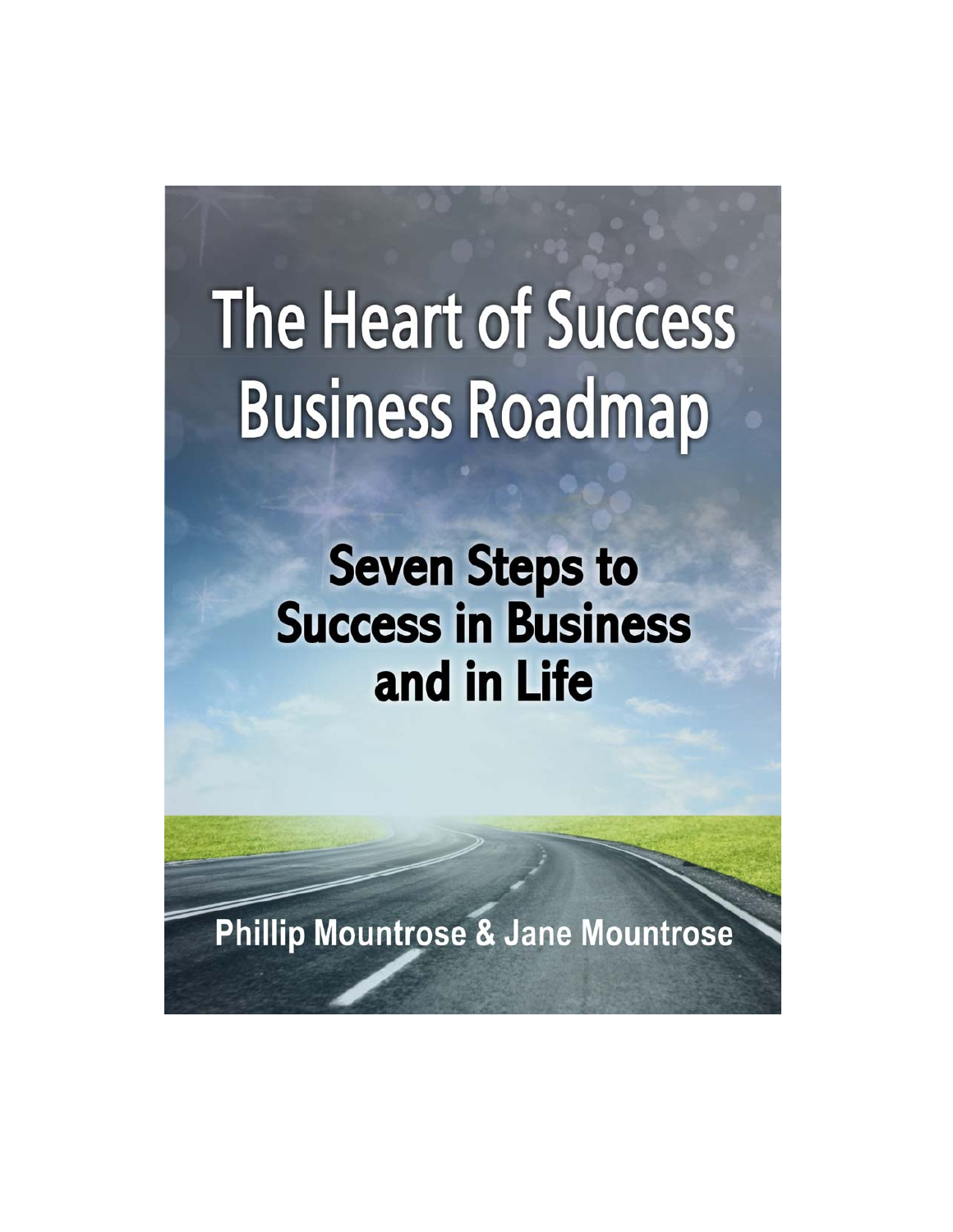**Navigating through this e-book:** If you want some tips on using Adobe PDF files, you can find instructions on our website at www.gettingthru.org/badobe.htm.

**Please don't copy or give away this e-book.** Hundreds of hours have been devoted to the creation of this book. Your purchases support the Awakenings Institute, a non-profit organization, in its mission of helping people to realize their true potential and creating a more caring, creative, collaborative, and prosperous world.

#### **Published by: HOLISTIC COMMUNICATIONS**

P.O. Box 8352, Santa Maria, CA 93456 **Website:** https://gettingthru.org/holistic/about-us **E-mail:** holistic@gettingthru.org

Version 2.1, updated for business Copyright © 2019, Dr. Phillip Mountrose and Dr. Jane Mountrose

No part of this e-book, in part or in full, may be reproduced in any form or by any means, including photocopying, recording, or by an information storage and retrieval system, without the express written consent of Phillip Mountrose and Jane Mountrose, except in the case of brief quotations used in articles and reviews.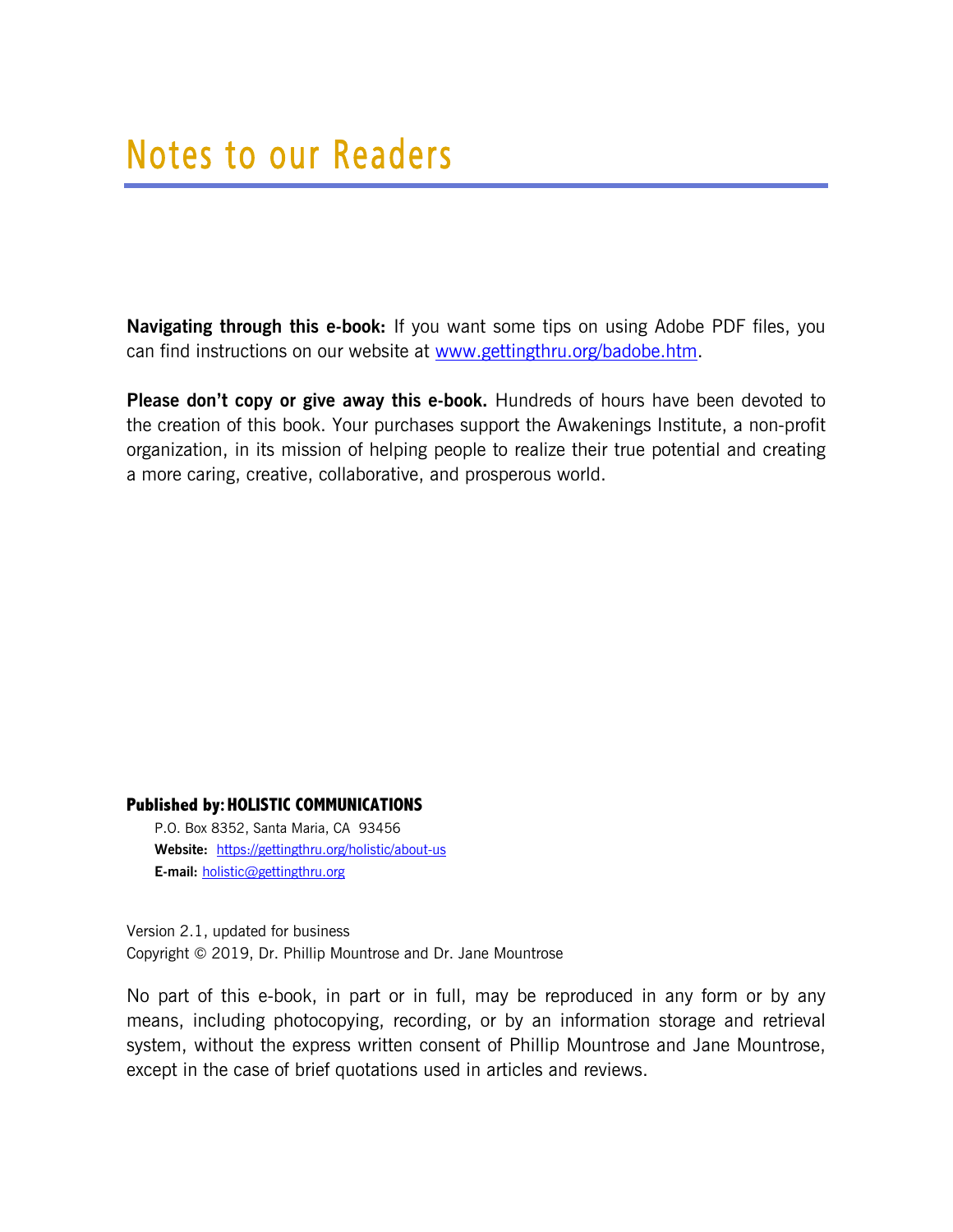## What People are Saying about Drs. Phillip and Jane Mountrose and their Programs…



"I was looking for support and that's what the "Let Go and Tap into Heart and Soul of Success with EFT" program did for me. It helped me with my next steps and directly led me to knowing the right action to take for getting publicity for my book. The insights I received from this program really made a big difference."

**Helen Wix**, Real Estate Investor

"I didn't know the Mountroses before enrolling in one of their programs, so it was a leap of faith. I'm so glad I decided to enroll. Besides the depth of tools and understanding I received, there was something else very valuable. The Mountroses themselves: their vision and how they model the profound coaching and healing tools they taught.



"It instilled a lot of confidence in me and it helped me to start my own spiritual community!"

**Jay Horn**, Musician, Minister of Holistic Healing



"I first saw the Mountroses on TV and was familiar with some of their EFT materials.

"As teachers, they have great depth and compliment each other wonderfully and are very approachable. too."

"When I started their training program I was a bud. With all the tools and practical, soul-based material I learned, I really bloomed. I now have the confidence to know wherever I am, it's where I'm supposed to be. Magic and miracles have become real and a part of my daily life."

**Linda Harrah**, Holistic Therapist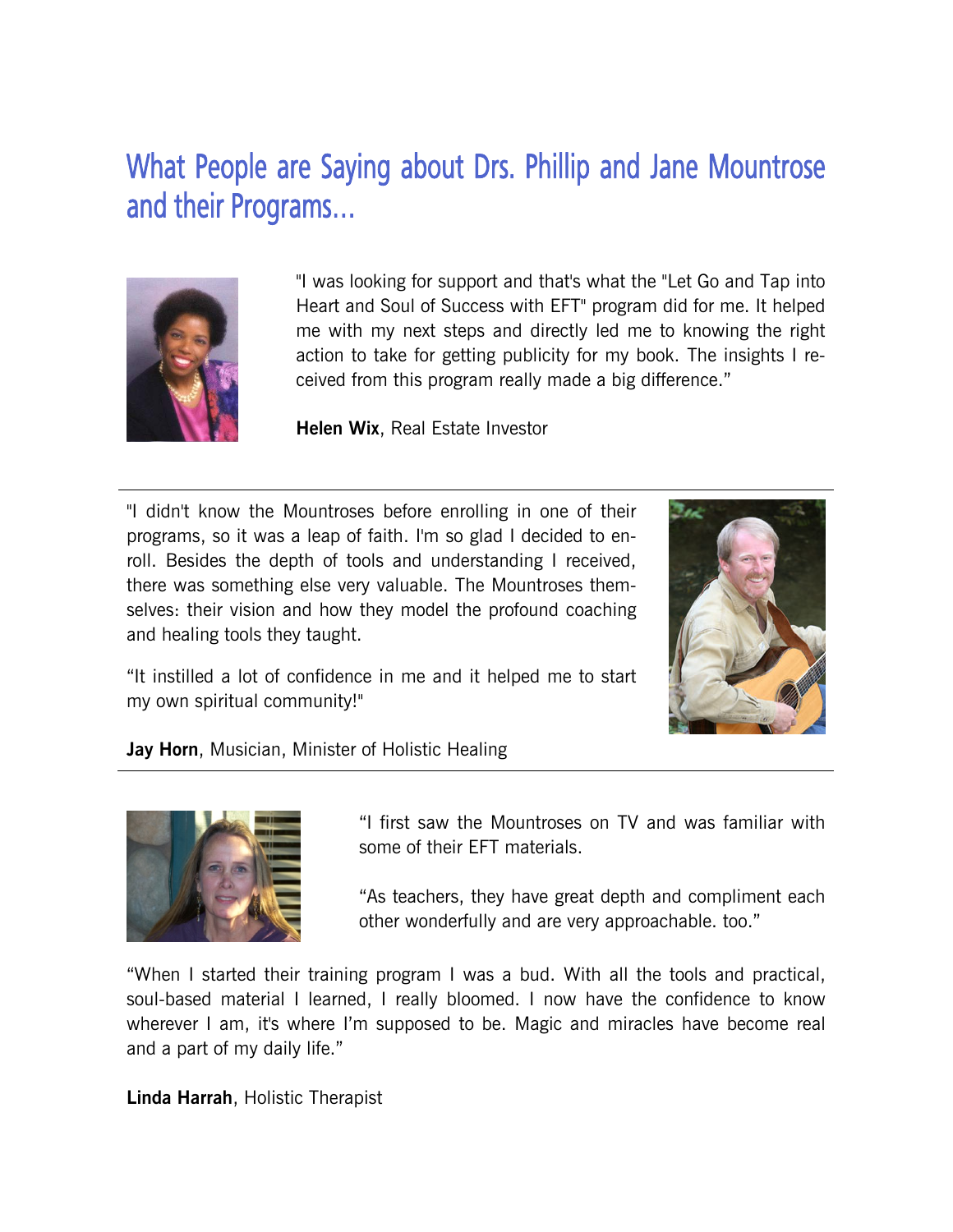## Table of Contents

| THE ROADMAP OVERVIEW               | $\mathbf{1}$ |
|------------------------------------|--------------|
| <b>1. SET YOUR COURSE</b>          | 5            |
| 2. UNCOVER YOUR "WHY"              | 8            |
| <b>3. CREATE YOUR DREAM</b>        | 10           |
| 4. CONNECT WITH WHAT YOU WANT      | 12           |
| <b>5. ELIMINATE INTERFERENCE</b>   | 14           |
| <b>6. STUDY SUCCESS PRINCIPLES</b> | 16           |
| 7. START TO TAKE ACTION NOW        | 18           |
| THE ULTIMATE PARADIGM SHIFT        | 20           |
| ABOUT PHILLIP AND JANE MOUNTROSE   | 22           |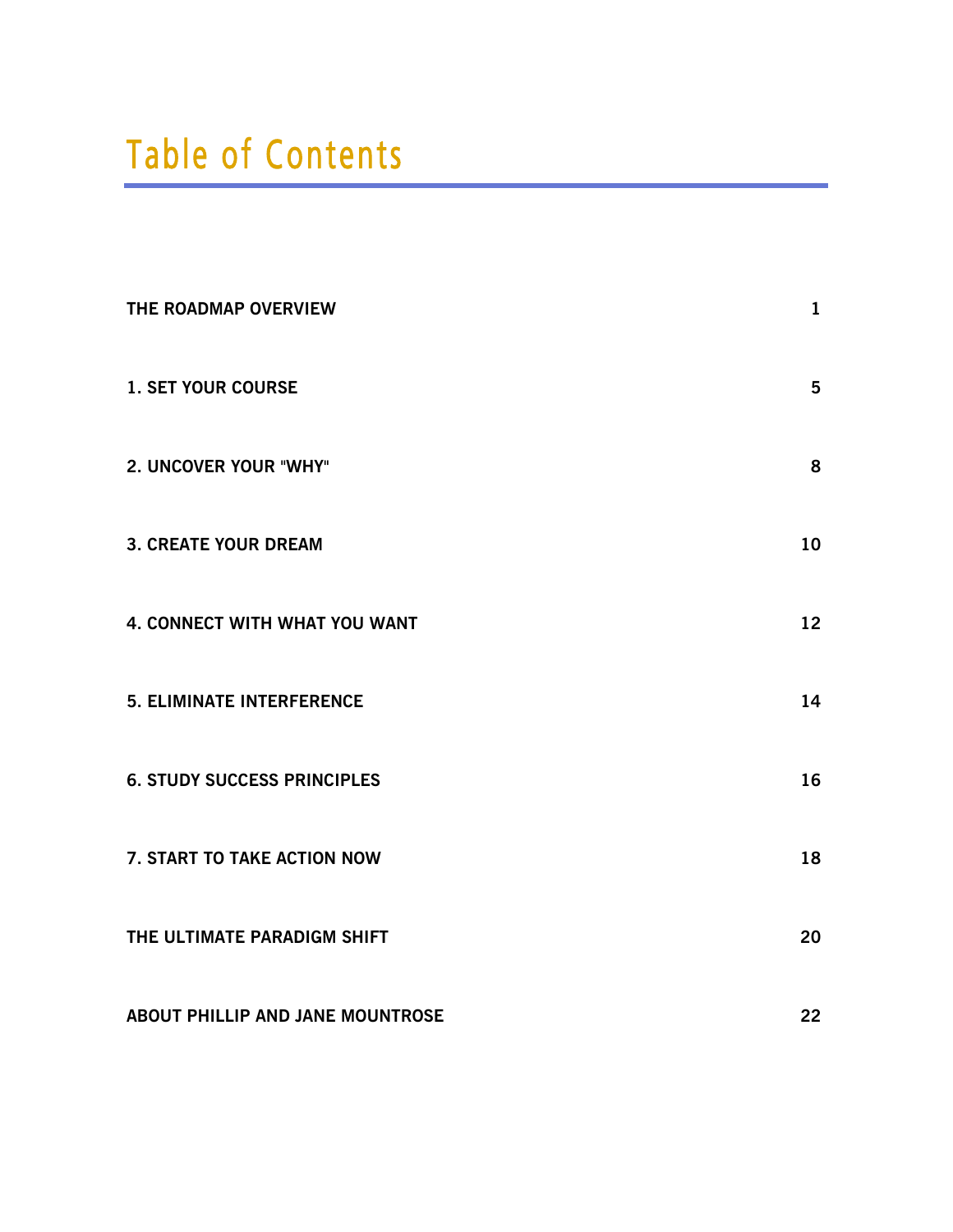## The Roadmap Overview

*Your opportunity may be right where you are now. -NAPOLEON HILL* 

- **Are you ready to create a tremendously successful business or to take your current business to the next level?**
- **Is now the time to make your dream of having an exciting, joyful, and prosperous life a reality?**
- **Do you want more clarity and confidence with your work and your life?**

If you answered "yes" to these questions, you're in the right place. You may be at a turning point. This seven-step roadmap could be the exact thing you need to let go of limits and take a big leap toward your brightest possible future.

*The Heart of Success Business Roadmap* is a business-oriented version of the 7-step Heart of Success Roadmap we teach in our Manifesting Your Dreams course. This roadmap is also one of the primary subjects in our book *The Ultimate Paradigm Shift*, which adds specific tools for creating the life you were born to live. It is a user's manual filled with powerful, time-tested strategies that can transform lives. We can't know what the brightest possible future is for you, but your heart knows. We do know that you must understand what it is and take strategic steps to make it a reality.

### Who are we and why should you listen to us?



We're Phillip and Jane Mountrose, Founding Directors of of IAHP - the International Association of Holistic Practitioners. IAHP is associated with Awakenings Institute, a non-profit organization devoted to creating a more loving world where each individual's unique gifts are honored and nurtured. Awakenings Institute offers courses and training programs for holistic practitioners, focusing on powerful tools for changing lives.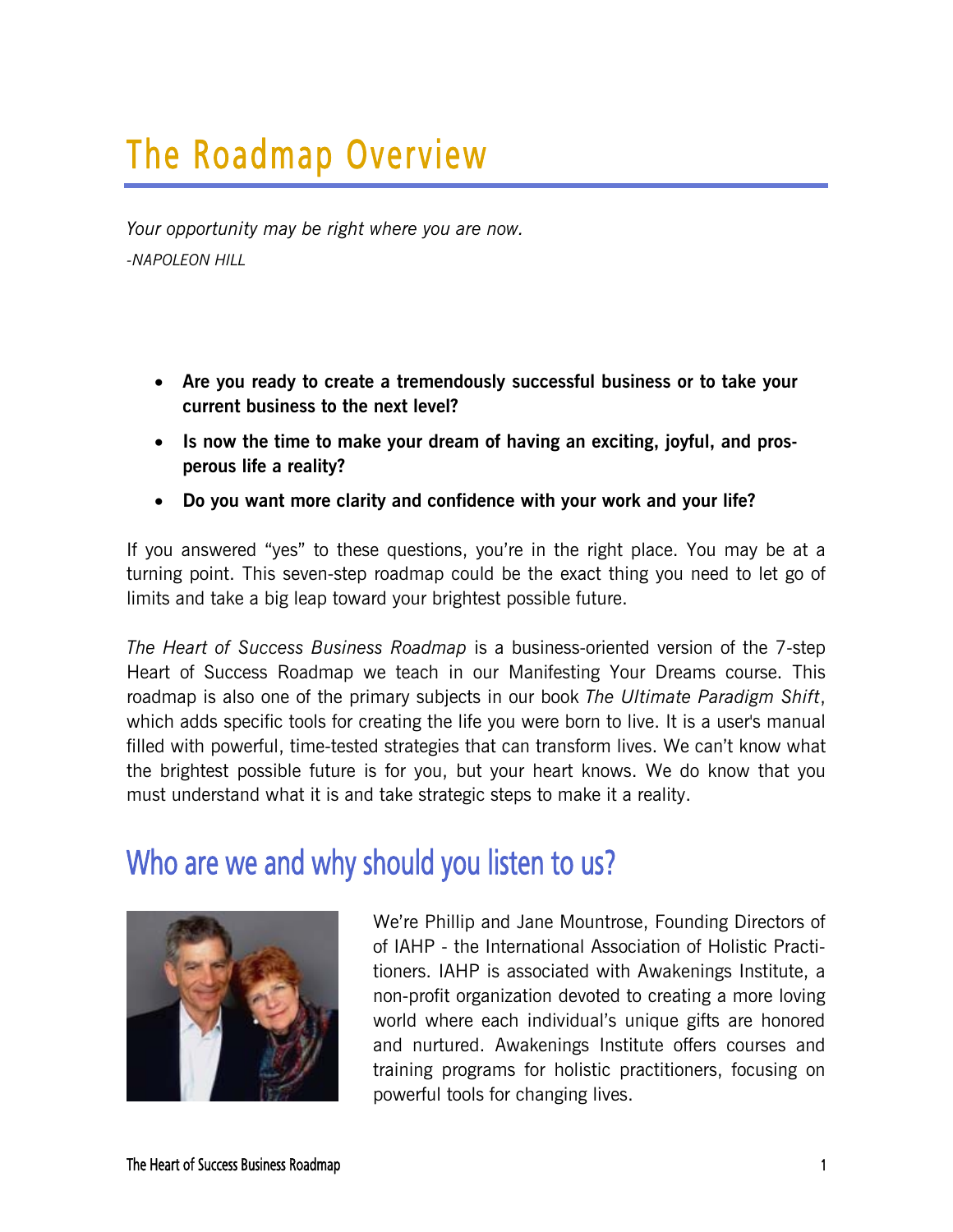We've devoted the last three decades to creating extraordinary lives for ourselves and for those we have trained in our Holistic Coaching and Healing Programs. Our passion revolves around teaching people to overcome personal challenges, discover their deeper purpose, and create awesome success. It's been an amazing journey and over the years we've created a highly effective system that anyone can use.

The Heart of Success Business Roadmap focuses on three critical elements:

- 1. Dream Development
- 2. Self Development
- 3. Purpose Development

Here, dream development and purpose development relate to the development of a business with a meaningful purpose.

We call these three elements the Transformational Triad, which defines three lines of transformational personal and spiritual development. All three are essential for creating the best possible life and we are living proof. We live where we want to live. We are generously compensated for doing the work we love to do while having control of our time.

Above all, we are honored to be making a difference in thousands of lives. But this book is not about us. The critical point is that we don't want you to miss out on the kinds of opportunities we've had.

#### **Our Turning Point**

At one time, we found ourselves at a crossroad. Phillip was a teacher and Jane was an architect. While our professional lives were fulfilling at one time, we later began to realize that our futures could be much brighter than we had imagined.

We started to dream and the results were magical. Our lives were transformed, but without an efficient roadmap, we made lots of wrong turns on our winding road to success.

With this roadmap, your journey can be much more direct. You can bypass the twists and turns we encountered and head straight for your dreams.



The Good News Is …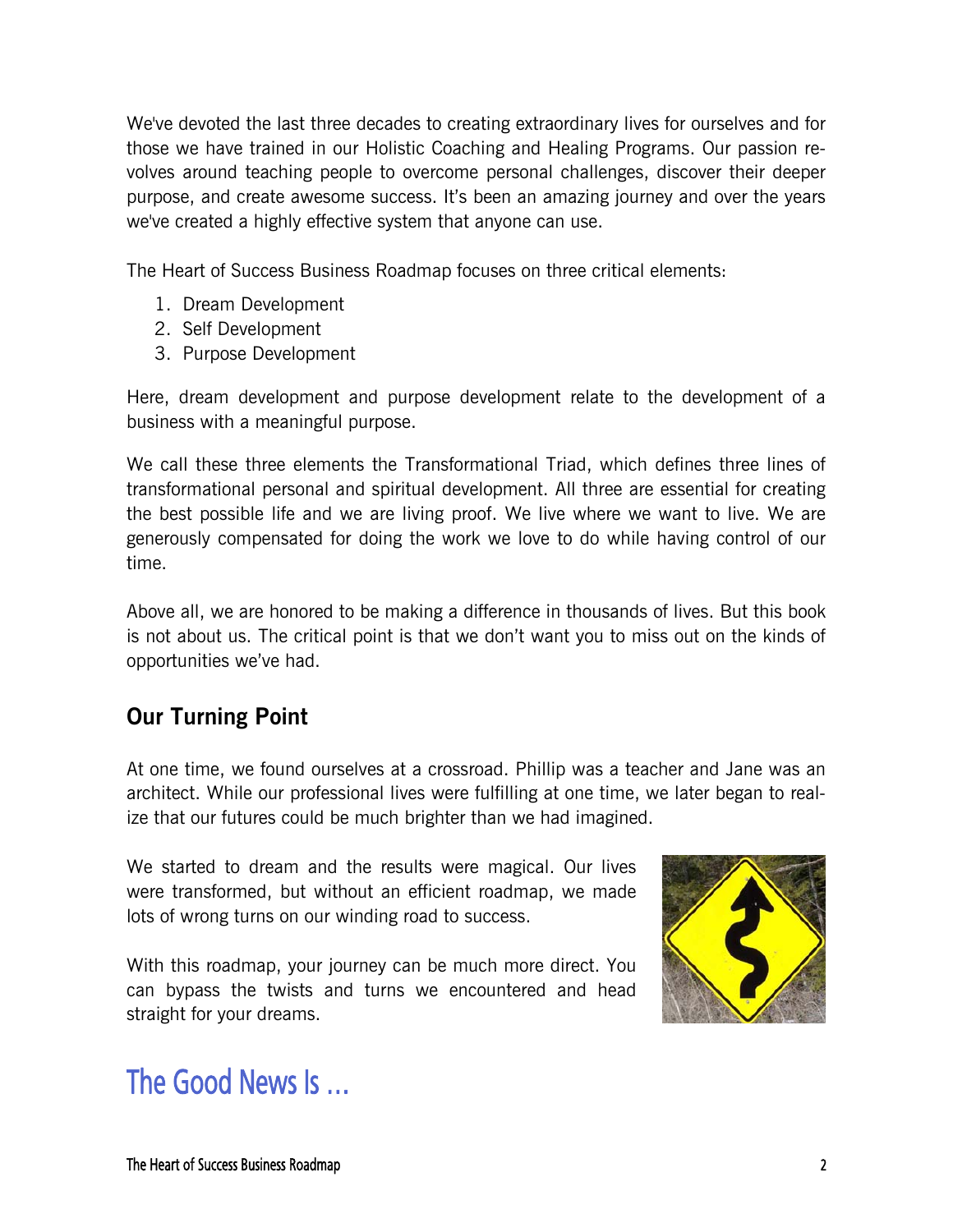Your timing couldn't be better! We're on the cutting edge of a new wave of possibilities.

Some people call our current time a recession. We call it a paradigm shift. What the doom and gloomers don't realize is that times of uncertainty are also times of greatest opportunity. The old ways aren't working and many people are withdrawing. At the same time, people like you who are building firm foundations for the future can triumph. You just need a roadmap, and here it is.

### The Heart of Success Business Roadmap

Personal development pioneer Earl Nightingale defined success this way: "Success is the progressive realization of a worthy ideal." The two key elements here are 1) realization (creation or accomplishment) and 2) worthy ideal (a dream or goal). These elements are focal points of the seven-step success system you will learn in the next seven chapters, as follows:

> Set your course. **U**ncover your "why." **C**reate your dream. **C**onnect with what you want. **E**liminate interference. **S**tudy success principles. Start taking action now.

### The question is: are you coachable?

With this system, you can experience huge shifts in your success in business and in life, but only under one condition: you must be coachable. This includes two elements:

- 1. You must be willing to think differently.
- 2. You must start to do things differently to get different results.

This means you need to be open to change, which most people resist. Coachability is the foundational key to success. Please keep this in mind as you continue in this book.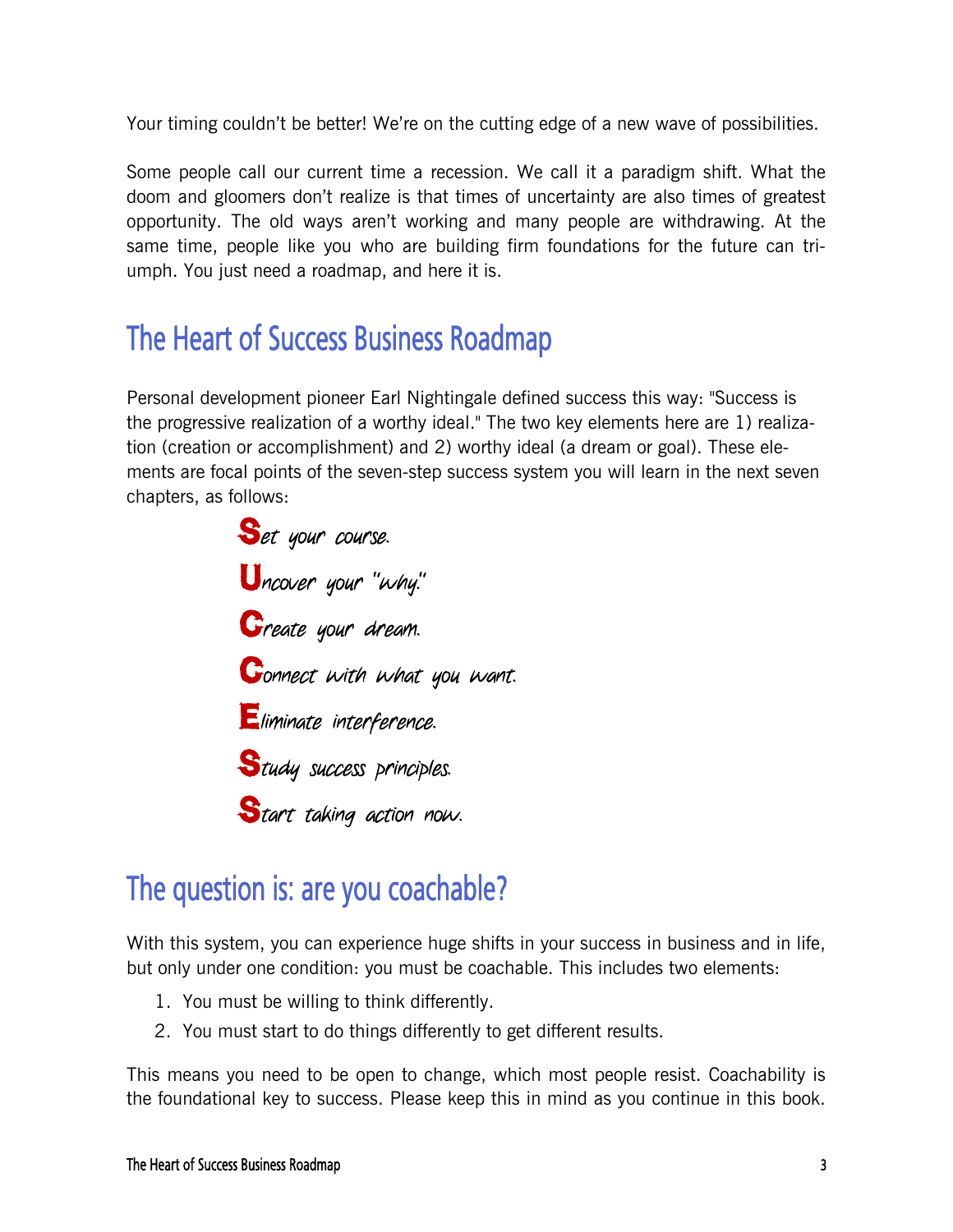When you encounter ideas that challenge you, measure your coachability from 1 to 10. This will help you to establish discipline and accountability to yourself. As you progress, notice where you decide to overlook suggestions and strategies. You are going to have to enlist your power, think differently, and do things differently if you want to produce different results.

**Are you ready to enlist your power and focus your efforts?** Great! Let's get started.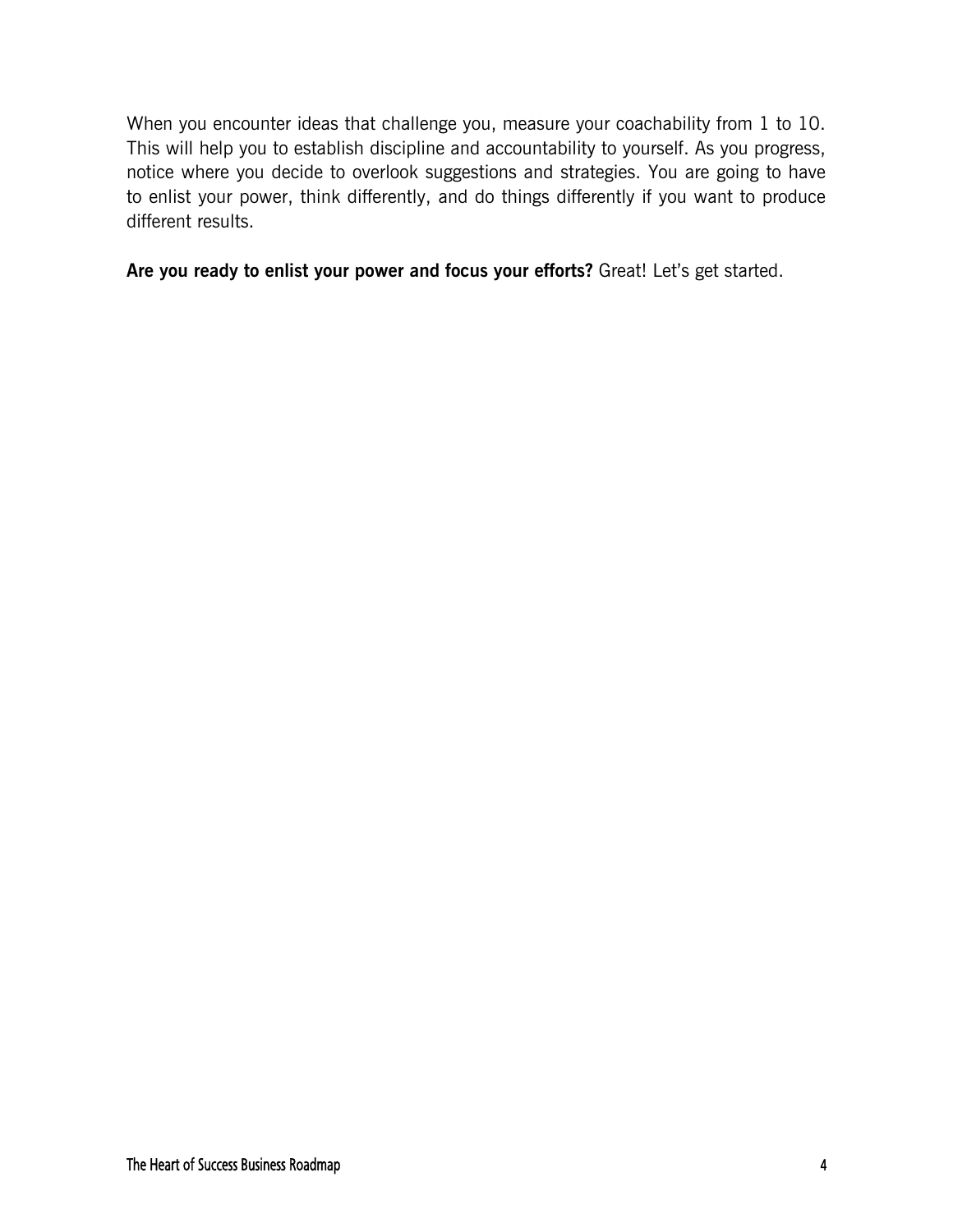## 1. Set Your Course

*The biggest adventure you can take is to live the life of your dreams.* 

- OPRAH WINFREY



The first step in becoming the creator of your desired business and your best possible life is to set your course for the road ahead.

Just as race drivers get into the best possible shape and get their cars in optimal condition for a race, you first want to get yourself into the best possible condition to take the wheel, put your foot on the accelerator, and head straight for the life and the business you desire.

### Escape from the herd and take charge!

Reflecting on the journey from the ordinary to the extraordinary, this part of the equation may already be obvious to you. You must claim your power and go where the vast herd of people is unwilling to go. You are also dealing with the kinds of uncertainty that prevent most people from creating extraordinary lives. Though it may sound obvious that you need to escape from the herd, it's more easily said than done. We're talking about a complete reality shift.

The fact is that most people are not self-empowered. You probably know people who are more than willing to tell you why you shouldn't be following your dream. And if you are like most people, you may also have noticed that there aren't many people around who will tell you why you should follow your dream and do something extraordinary with your life.

**To reach the next level of success, you need to steer clear of the herd** of people who will keep you living an ordinary life. You need to take the wheel and claim your power as the creator of your life.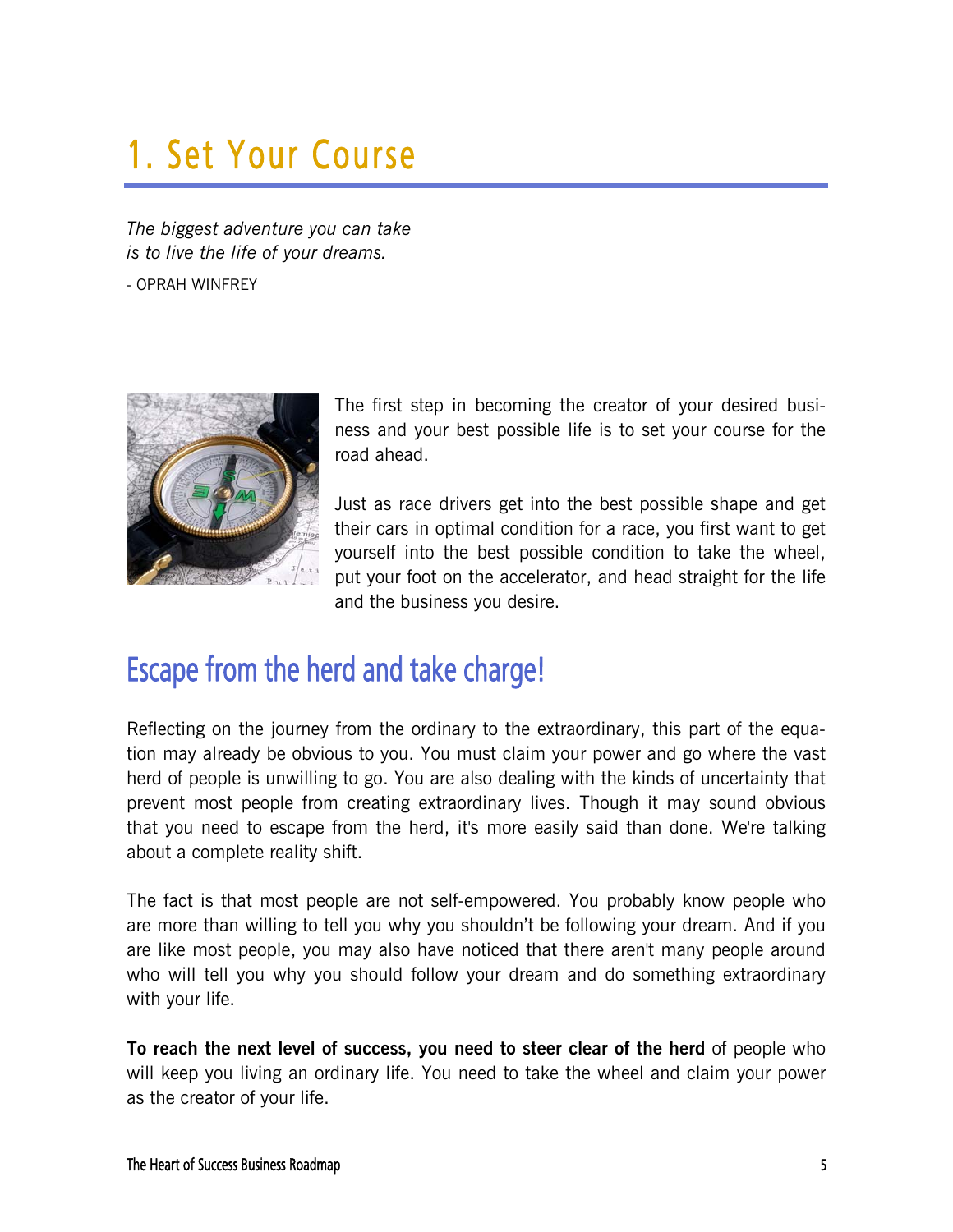## Your View of Reality

Taking charge of your life brings up another critical point that few people recognize. Situations are neutral, and your success relates directly to the way you interpret the events of your life. Some people believe that life is a bowl of cherries and good things come easily to them while others believe that life is tough, and they get the pits.

Your thoughts shape your reality. The food you put into your mind through your self-talk and the words you speak is actualized in your life. Buddha put it this way:

#### *"What you think you become."*

Wallace Wattles presented this idea in *The Science of Getting Rich* more than a hundred years ago, and many others validated this truth. Wattles also spoke of humanity's next step as a reality shift from what he called the Competitive Plane to the Creative Plane. This transition involves a transformation from viewing yourself as a victim of circumstances to a creator of opportunities.

### Watch for the Good

One solution for the victim is to begin to see that each of us is in a perfect position to take our next steps toward growth and a greater life.



If you cannot recognize the good in your life, you are not looking for it. Fortunately, you can look for it and find it. Remember, you become what you think about. If you think times are hard and opportunities are slim, this is the reality you create.

Fortunately, there is an antidote for this kind of thinking that can create miracles: look for something good in every situation. This is an example of thinking creatively rather than succumbing to the limited thinking of the ordinary majority. Try it! You will be amazed with the results.

Before you go to the next chapter, ask yourself these questions:

- Between one and ten, how desirable is it to you to feel expansive and fully alive?
- How important is it to you to take steps to make this happen?

If you want to create the best possible life, you must take control of your energy. Consider this thought from David J. Schwartz and *The Magic of Thinking Big:*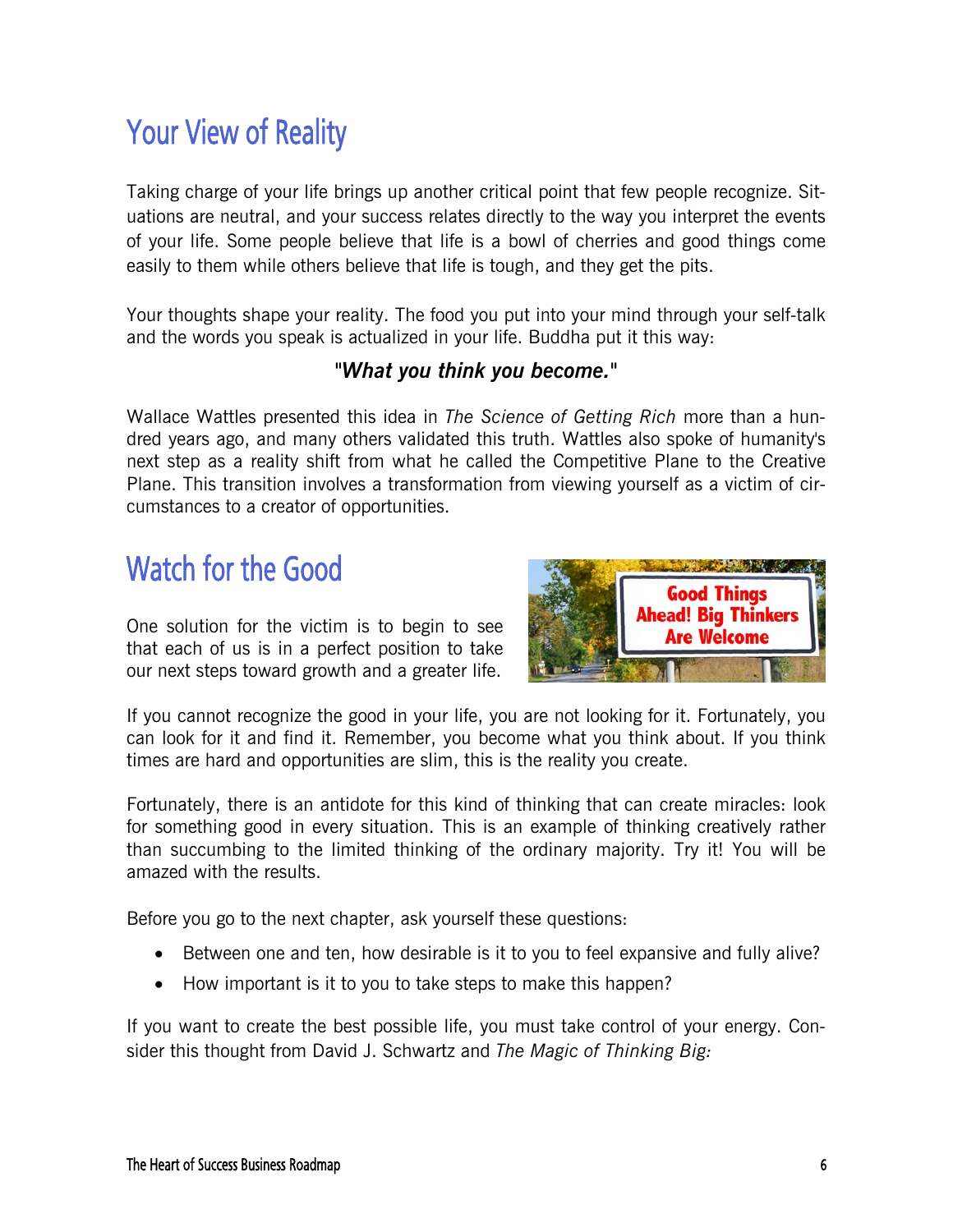*"Use the big thinker's vocabulary. Use big, bright, cheerful words. Use words that promise victory, hope, happiness, pleasure; avoid words that create unpleasant images of failure, defeat, grief."*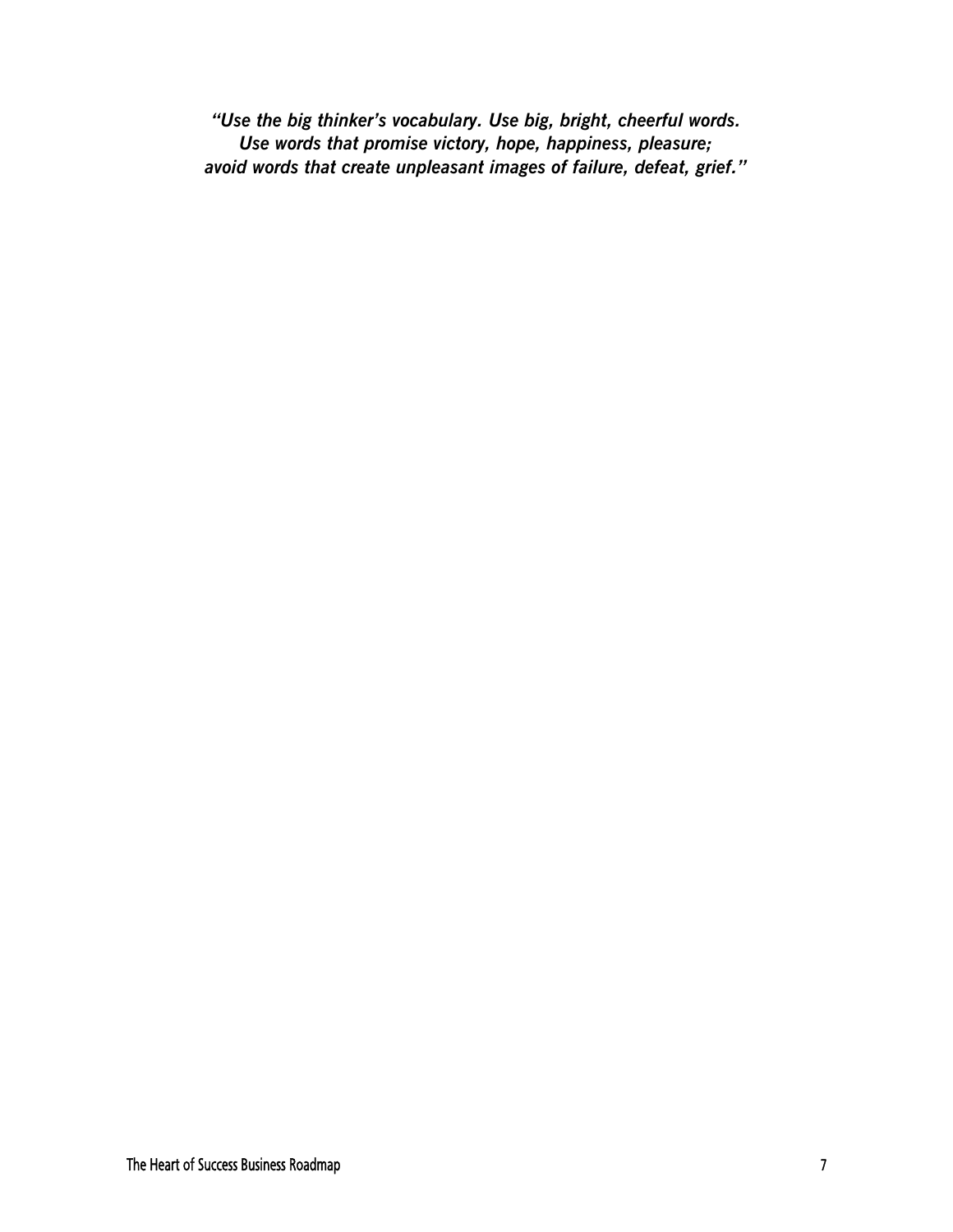## 2. Uncover Your "Why"

*He who knows others is learned; He who knows himself is wise.* 

- LAO-TZU



When you set out to design a successful business and an extraordinary life, it is essential to start with the big picture. This involves knowing what makes you tick.

If you want to live fully, what will motivate you to pay the price for success?

What inner strengths can you draw upon to create success and what weaknesses do you need to overcome?

If you're thinking "I just want more money," that's fine, but you might want to think further. This is a valid goal, but you actually need to look deeper and build a solid foundation. You can only build as high as your foundation is deep. And if you don't know "why" you want to take control and create a better life, it's unlikely that you'll ever get where your heart wants to go.

We've seen people put a lot of energy into building a business and making money, only to realize too late that what they created is not what they really wanted. They still didn't have any free time and the amount of money they could earn was limited by the number of hours they work.

Take the example of the successful woman we will call Sandy who dreamed of leaving her full-time job to help others as a nutritionist. Sandy longed for more freedom. With consistent effort, she filled her practice to  $40+$  hours with clients, only to realize that she had less freedom now than she had before.

#### **Before you head out, make sure you are going in the right direction.**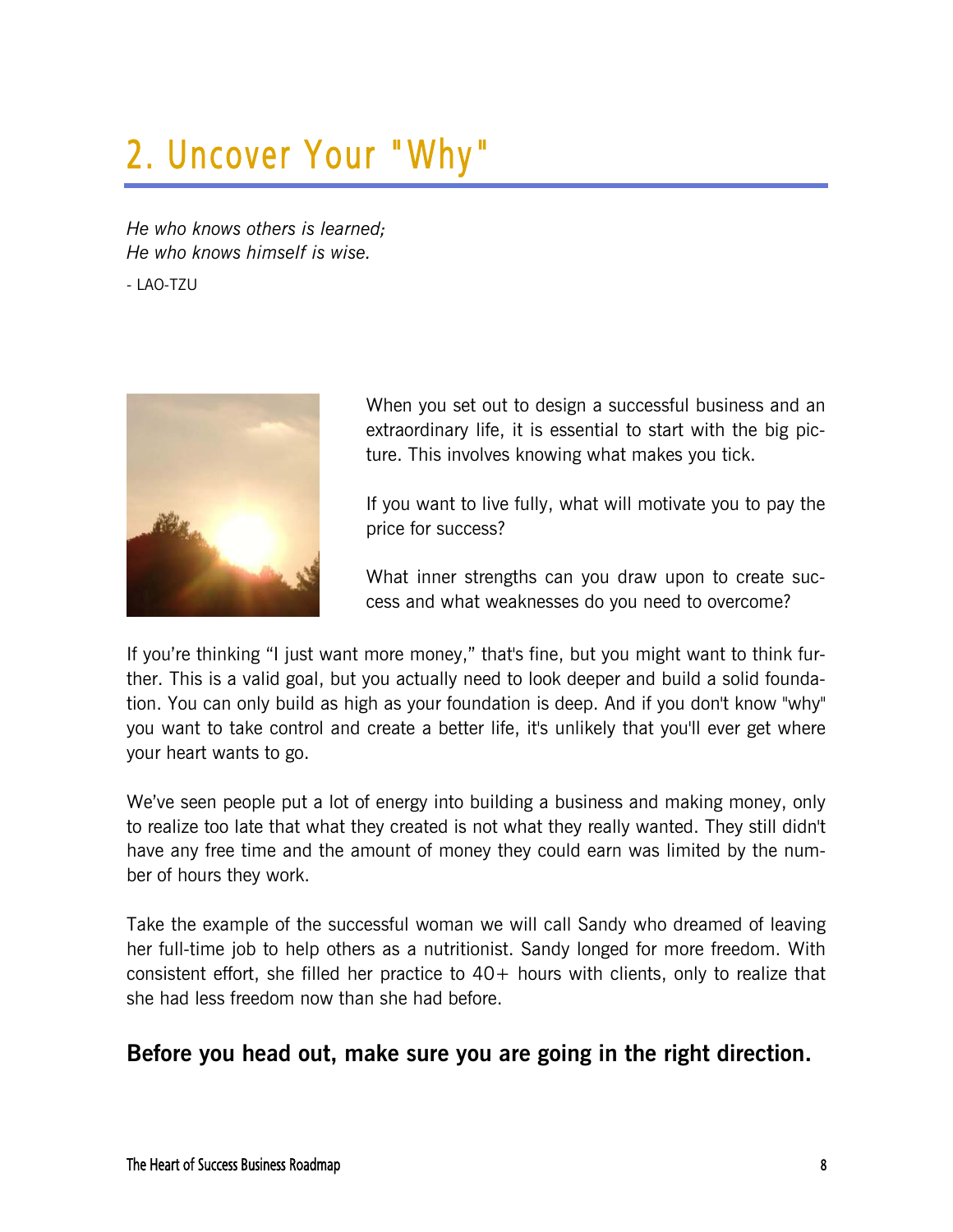"Looking before you leap" is a key point in the *Heart of Success Business Roadmap*. Strategic planning will save you a lot of time, money, and frustration. Sandy missed a key concept, the importance of building passive and residual income into her business model. Most people don't think about this, but entrepreneurs do. You probably want to take control of your time and this is the way to do it.

## What do you envision for your life?

Maybe you already know the answer to this question. If you do, you can explore your next level of success. If not, here are some critical questions you must ask yourself. Pause and reflect on them for a moment now.

- If you knew with absolute certainty that you couldn't fail, what would you do?
- What would bring you the most joy?
- What kind of difference do you want to make in the world?

## The Impossible Dream (or is it?)

The truth is that much more is possible for us than we imagine. The essence of the journey is about who we perceive ourselves to be. According to Norman Vincent Peale:

#### *"One of the greatest moments in anybody's developing experience is when he no longer tries to hide from himself but determines to get acquainted with himself as he really is."*

It's a tremendous relief to know that you don't have to be anyone or anything you're not, though you WILL have to learn new skills. As an individual who is connected with an Infinite Intelligence, you have greatness within you that longs for full realization.

This is an opportunity to expand your sense of your unique genius, what you deserve, and what you can achieve. Why do you want success? We asked this question early on and we still credit it for providing the foundation for the amazing life we live now.

We found our "why," our reason for pursuing your dream, and so can you. With this information in mind, you're ready to focus on creating your dream.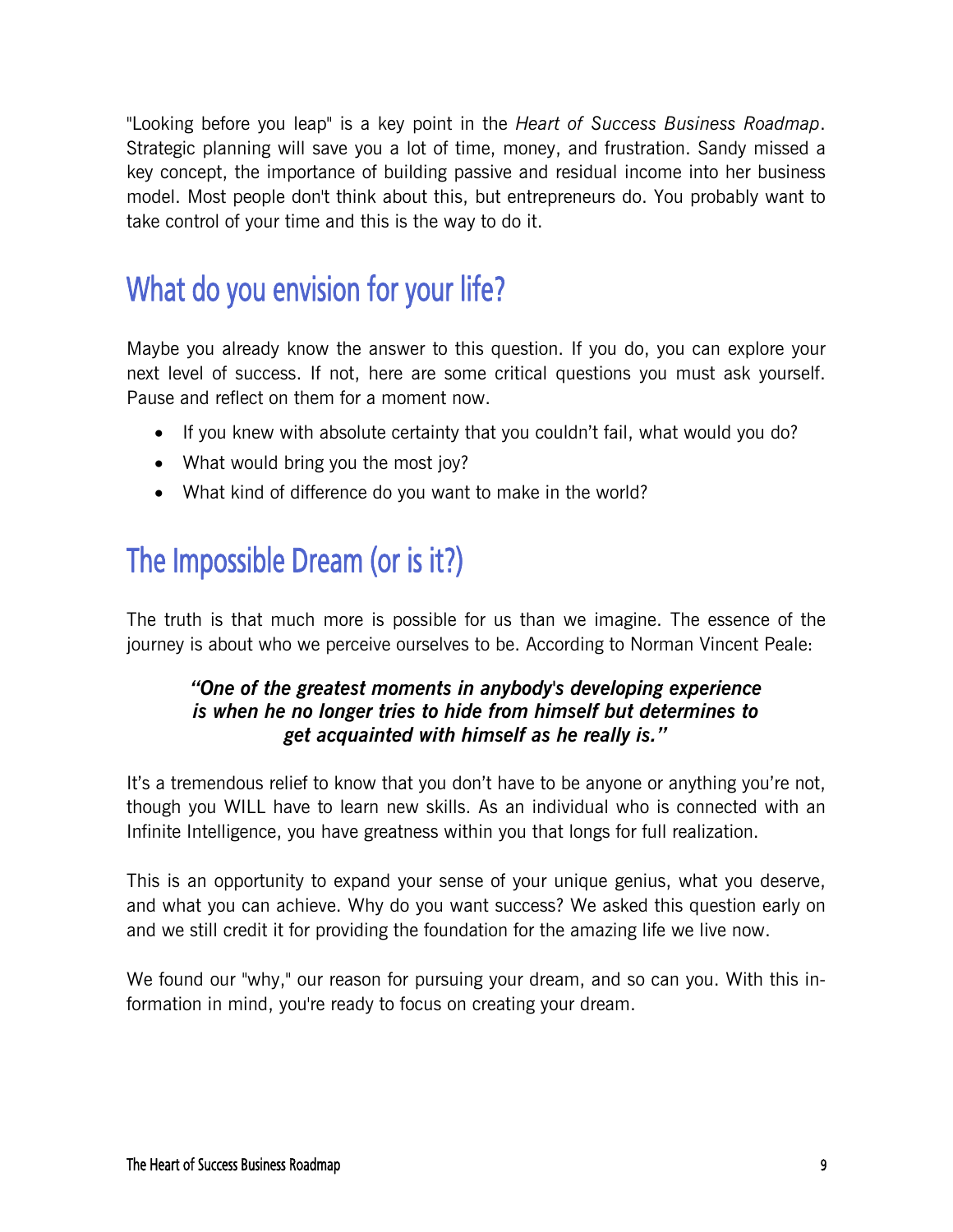## 3. Create Your Dream

*So many of our dreams at first seem impossible, then they seem improbable, and then, when we summon the will, they soon become inevitable.* 

- CHRISTOPHER REEVE

In our Success Coaching practice, we encourage people to let go of limits and dream freely. Dream building is not optional! It is critical to your success.

The benefits of dream building will surprise you if you take the time to do it. It's creativity in action. Sadly, most people, the 95% in the ordinary majority, have never learned to dream or have given up on their dreams. Many actively resist the suggestion of doing it and as a result, they stay stuck.

The people in the extraordinary minority are big dreamers and these are the ones who create tremendous success in business and in life. Highly successful people generally have big dreams that continue to grow. The *Heart of Success Coaching System* teaches you how to create your dream by focusing on four key elements, which coach David Wood aptly calls "The Four Freedoms." Here's an overview to get you started.

### The Four Freedoms

With this framework, you can ask yourself a series of questions to identify how you want every area of your life to look. Wayne Dyer sees it this way:

#### *"Freedom means you are unobstructed in living your life as you choose. Anything less is a form of slavery."*



**You MUST stay in the limit-free zone.** There's a critical key here. People who are afraid to dream have blocked their aliveness. They don't dare to dream because they don't believe they can create the life they want. As a result, they never commit to a path to success or persist in following a path to success.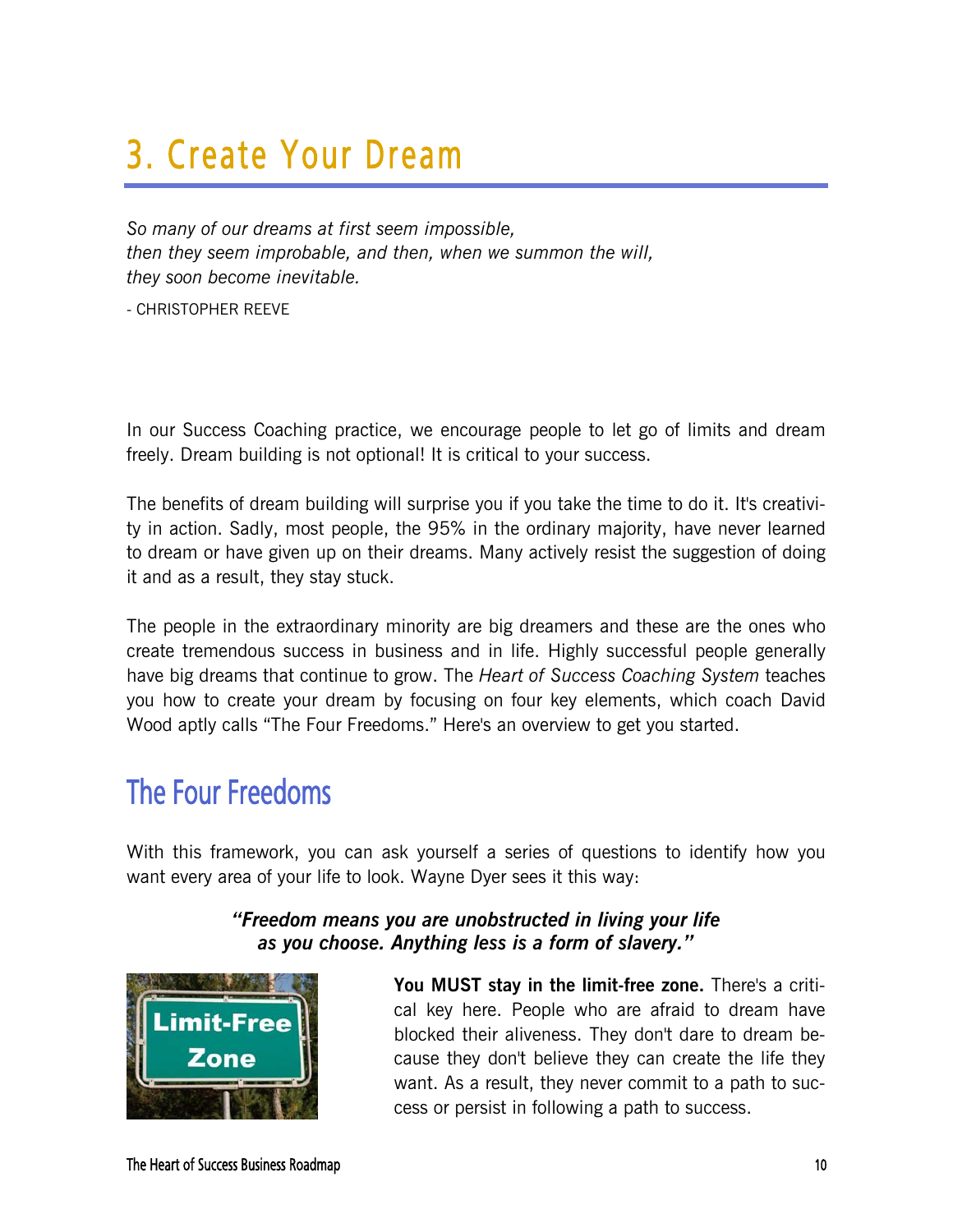The important thing now is to open to dreaming, the bigger the better. How might it be to live without limits of time, money, location, or any other possible barriers?

#### **Here Are the Four Freedoms:**

**1. Autonomy:** You can literally create any kind of life you want. **Ask yourself this: "How could I design the working part of my life with the greatest possible freedom to be myself and live my purpose?"**

If you want to experience tremendous success, you probably won't do it as an employee. People who work for others devote their time and energy to realizing someone else's dream. With rare exceptions, opportunities for wealth and freedom are not there.

This takes us to the subject of having your own business. The easiest way to succeed is to start with  $\frac{1}{2}$ 

| <b>Strategy Alert!</b>                                                                      |
|---------------------------------------------------------------------------------------------|
| <b>DO</b> Follow your heart!                                                                |
| <b>DON'T</b> let all the reasons<br>why what you want is not<br>possible stand in your way. |
| <b>REMEMBER:</b><br>Miracles<br>happen when you are open<br>to them                         |

a viable business model with a track record of success. We suggest starting with a focus on something people want that they are willing to pay for. For holistic practitioners like the ones we train, this might be something like helping people to reduce stress, lose weight, or increase performance. You can always branch out further as you stabilize your income.

- **2. Geography:** To have the best life, you need to be in an environment that is harmonious for you. **Ask yourself something like this: "If I could be anywhere in the world, in any type of environment, where would I want to live, work, and play?"**
- **3. Time:** You may want to manage our own time and stay clear of a rigid schedule or working long hours. **Ask yourself this: "How would I like to organize my time and work hours, as well as time for the other things I want to do with my life?"**
- **4. Abundance:** In exchange for your good work, you deserve to be generously supported by the universe. **Ask yourself this: "To create the life I truly desire, how much money would allow me to feel abundantly supported by the universe?"**

As you think about these things, remember that you are here to live fully and grow. Imagine yourself as a painter standing in front of a blank canvas. Would it make sense to stifle your creativity because you can't afford to buy paint?

You are a creator and your life is your canvas. Think freely about what you want to create to feel fully alive and to evolve.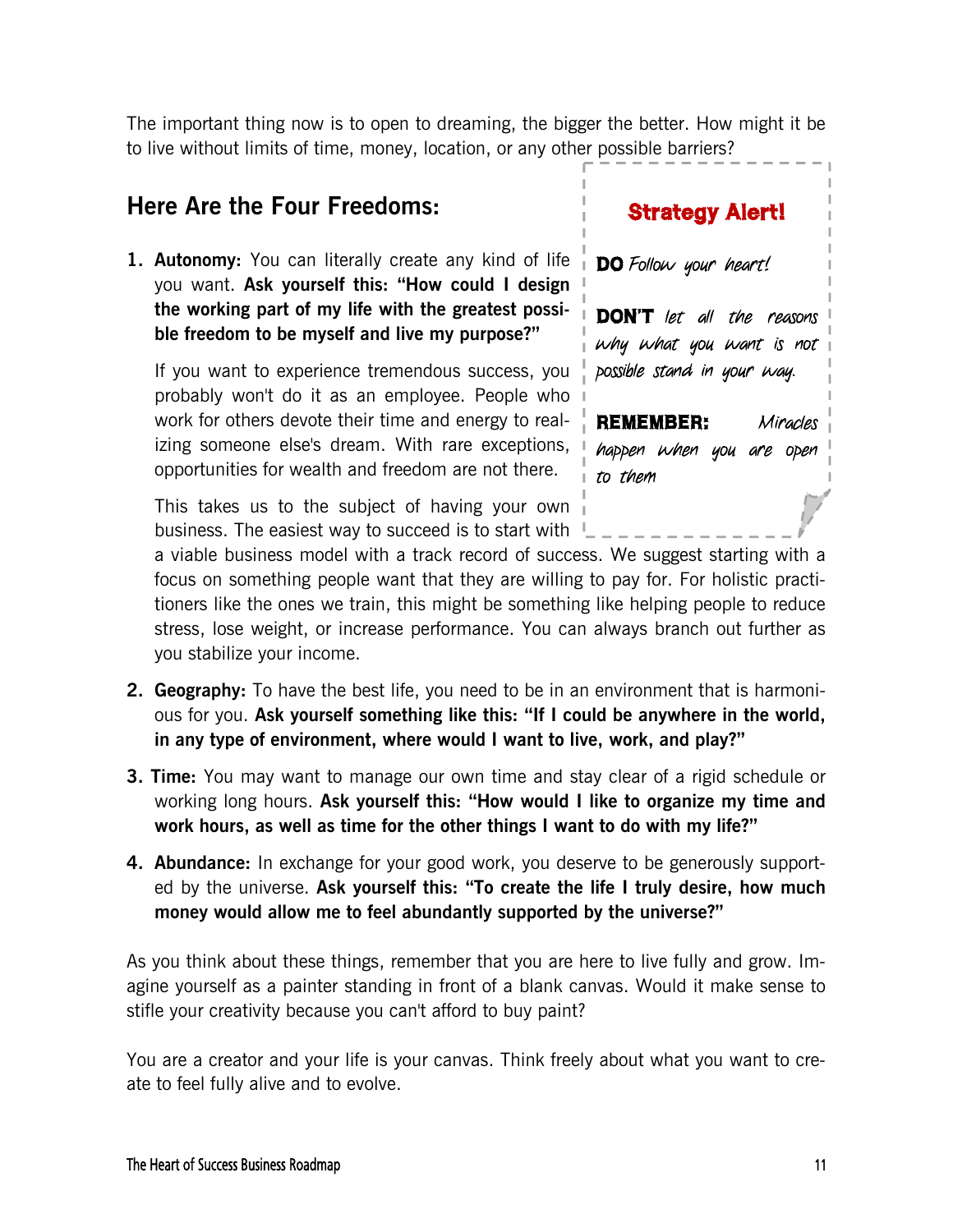## 4. Connect with What You Want

*Stretch your vision. See what can be, not just what is. Practice adding value to things, to people, and to yourself.* 

- DAVID J. SCHWARTZ

Now you have a "why" and a dream. You have taken some big steps in creating a wonderful life. Next, we will help you to connect with what you want.

#### **Are you ready for a reality shift?**

We once heard an idea that perplexed us. Here it is. You create your present in the future. This didn't make any sense to us at first. It seemed to be backwards. Then when we took a closer look, it suddenly struck us…



## Your present reality reflects your view of the future

When your dream of a bright future stands clearly before you like a beacon lighting your way, the present feels alive and exciting. **You know you are on road to success and every step you take is bringing you closer to your dream.** You can see it, feel it, smell it, and even taste it.

Your dream becomes what Napoleon Hill aptly called a "burning desire." We highlight this term because this is another essential element of the roadmap. You can't just wish things would change or hope your dream will come true. Your burning desire fuels your engine and keeps you moving on the road to success.

Where you are in life now is the result of the thoughts and feelings you have had up until this moment. With a clearer why, a bigger dream, and the right thinking, now you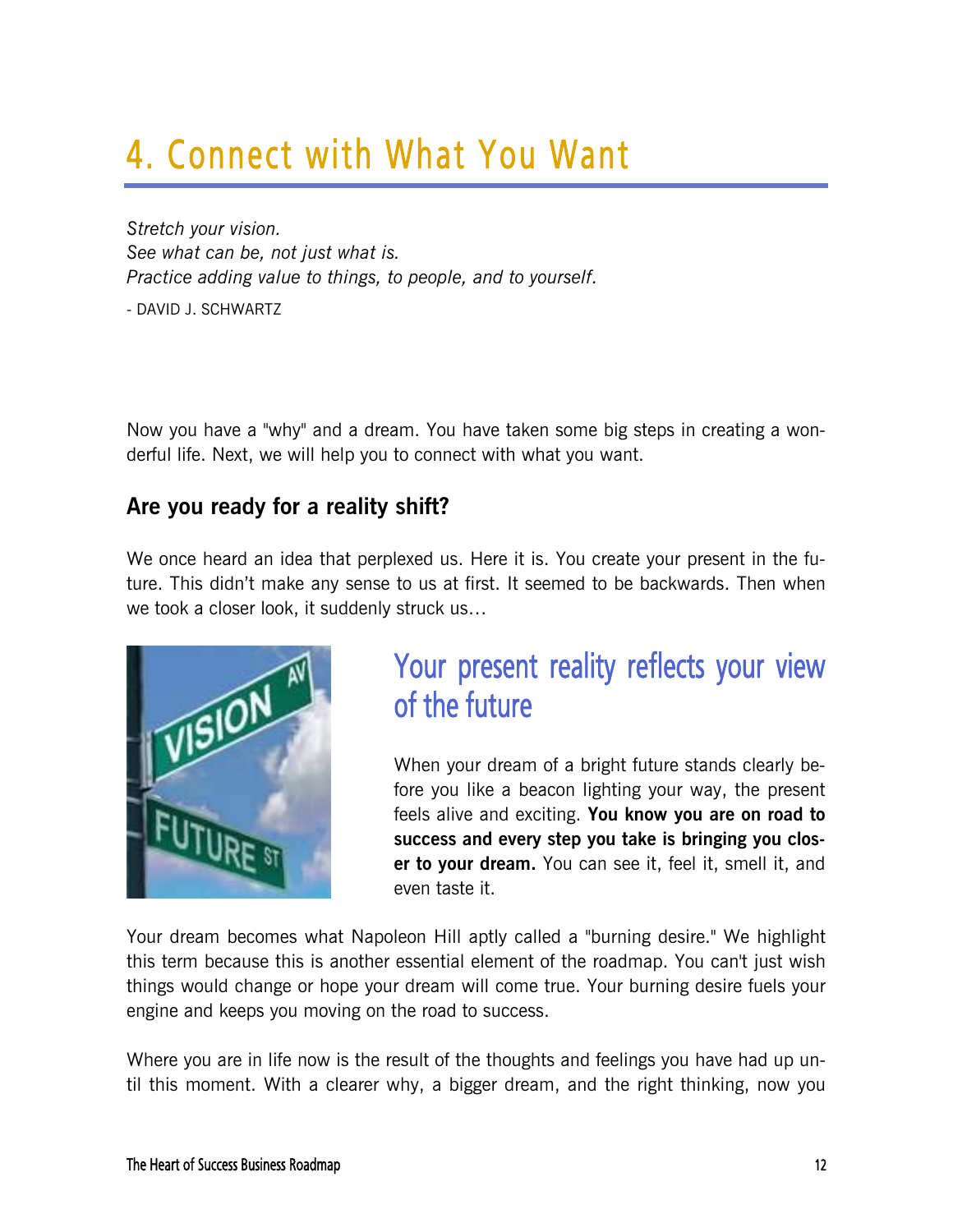can reach further and make a bigger difference. This is indeed a reality shift from seeing yourself living a safe life, doing what most people do and producing ordinary results.

**How does the past fit into this picture?** The past has brought you to this present moment, this is the time when you can create the life you desire. The key now is to leave the past behind you. Don't view it as a gauge of what is possible for you going forward. Always remember this important point: Your history is not your destiny!

In your mind, notice how it feels for you to be in that place where you have already created the business and life you imagine now. Clarify the picture, so you can recreate it at will any time you want. Feel that burning desire. Then, bring it to mind as frequently as possible. Want to know how to make this even more powerful?

#### **Act as if this is Your Reality Now**

Here's another element of embracing your brightest possible future. Live in as many ways as possible as if this dream is a reality for you now.

#### *"You must become what you want to attract."*

This is very possible, but you might be thinking it's not too believable. This is an important point. If you don't believe it, you won't see it. Belief is a critical key to success. In fact, nothing can happen without it.

## All Successful People Believe!

On the Competitive Plane, the motto is "seeing is believing." On the Creative Plane, it becomes "believing is seeing" and this is your next step. In his groundbreaking book *The Magic of Thinking Big*, David J. Schwartz suggests eliminating the word "impossible," along with phrases like "it will never work," "that can't be done," and "it's useless."

Schwartz says that if you want something, you have to start thinking it CAN be done.

#### *"Believing something can be done sets the mind in motion to find a way to do it."*

**The mind is powerful** and successful people know this. Think for a moment of someone you admire who is highly successful. Ask yourself this question. If you measure belief on a scale of 1 to 10, does this person have a high level of belief in himself or herself and what he or she is doing? The answer should be obvious. **Belief is essential!**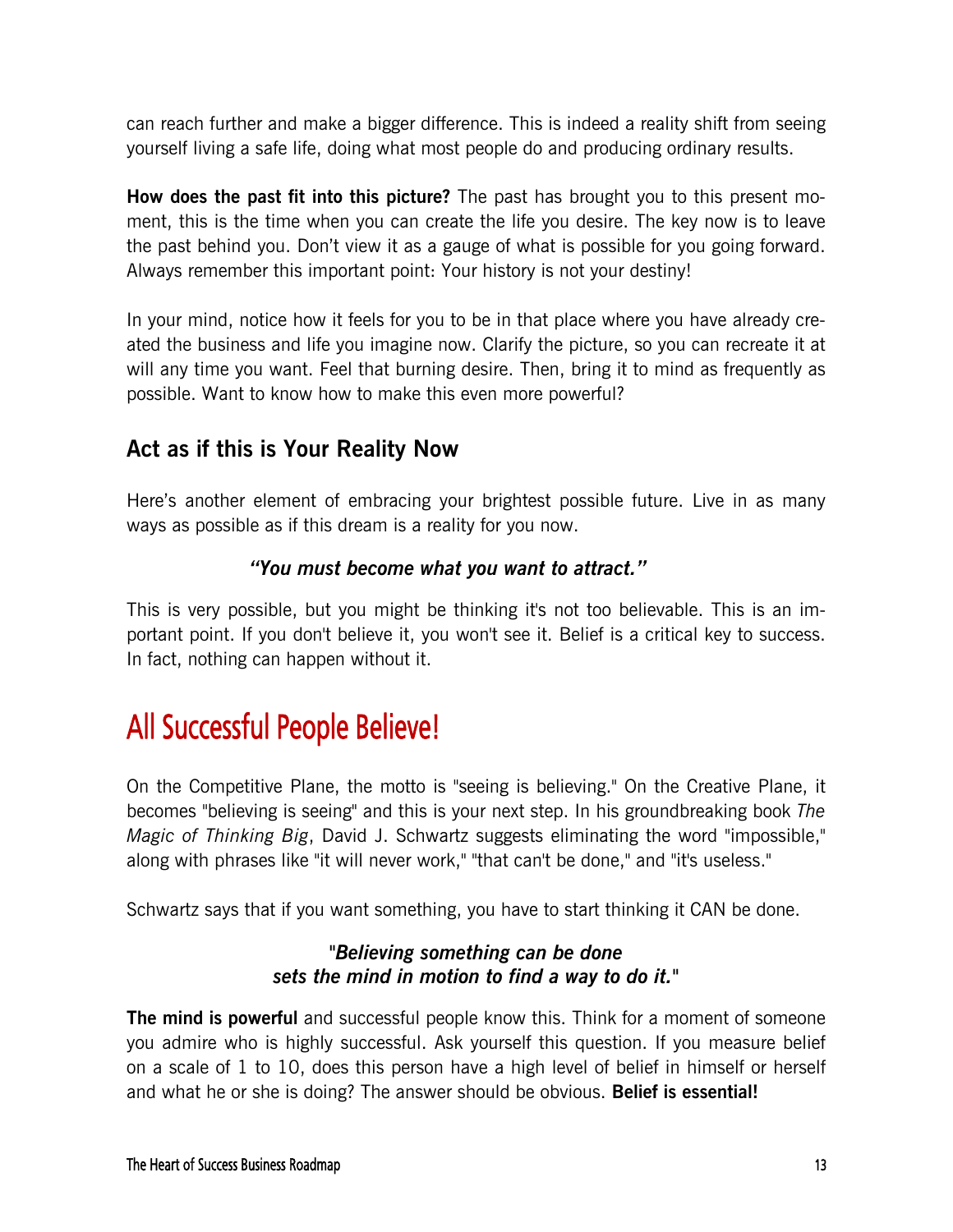## 5. Eliminate Interference

*Most of the shadows in one's life are caused by standing in one's own sunshine.* 

- RALPH WALDO EMERSON

We've covered a lot of territory already, touching on some critical areas related to selfempowerment, dream development, and belief. We have also touched on other aspects of your thinking.

This chapter goes more into self development. We've devoted more than two decades to teaching people how to overcome obstacles that prevent them from creating the lives they desire and deserve. Self development involves examining a variety of factors that are critical to your success. It's an essential part of *the Heart of Success Coaching System*. Without it, the actions you take to become successful will generally be fruitless. In our studies of successful people, we discovered something that surprised us:

#### *The most successful people are also the most open to self development.*

This is actually a big part of the magic, enjoying the journey and the growth you experience along the way. Think about it. If there was no interference, no need for growth, all of your dreams would manifest instantly. This is not the way it works. Interference provides fuel for your personal and professional development.

### Clearing the Excuses

As you have seen, success starts in your mind, with your thoughts and feelings. Anybody can come up with a list of reasons why they are not more successful, and most people believe their excuses. They view their excuses as valid justifications for accepting limitation. We view these excuses as convenient justifications for accepting limitation. **Justifications are only valid if you believe they are!**

People sometimes tell us they couldn't do something like talk to other people because they are too shy. They usually say something like "That's just the way I am," as if this weakness was set in stone. It isn't!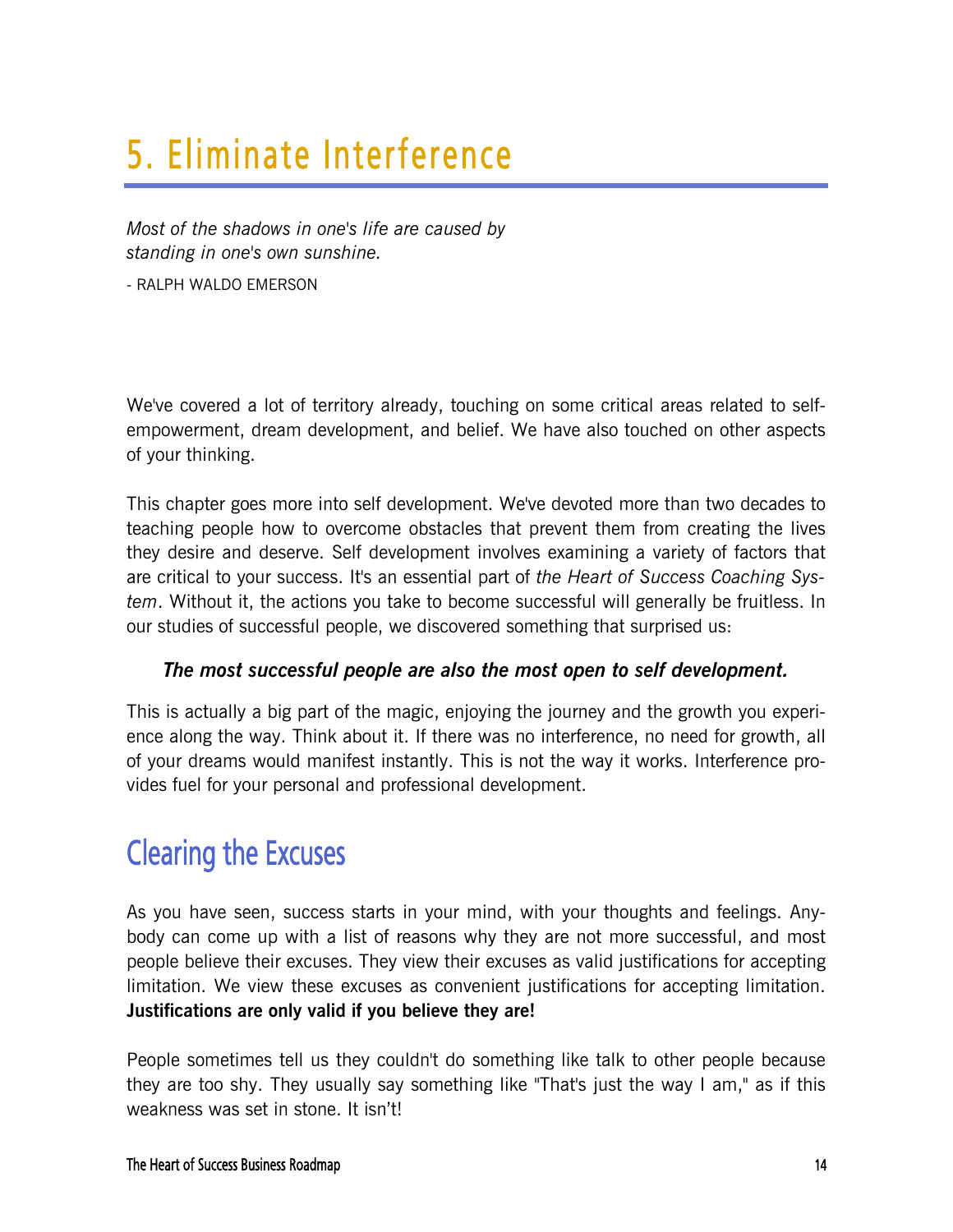They also say "I couldn't do that" when we suggest that they could build a business by sharing an opportunity that can transform people's health and wealth. **Remember, if you think something is impossible, your mind will find ways to prove that you are right.** In these peoples' minds, this statement is an objective truth. Fear is dominating their thinking and they are spiraling downward.

Two other common excuses are "I don't have time" and "I can't afford it." These can be convincing. Such statements can also be thinly disguised lies that allow people to avoid confronting their fears. If something is important, you can usually find a way to make it happen. Remember, when you start to believe, your mind will support you by coming up with solutions. This is life on the Creative Plane and you are a creator, right?

#### **Get to Know Your Excuses**

The only way to change is to get to know yourself better! Then you can decide what you want to do and not do. You can choose.



Stop for a moment and ask when you tell yourself "That's just the way I am," "I couldn't do that," "I don't have time," and "I can't afford it." These excuses may point to weaknesses you can overcome on the path to success. They aren't you. **You are a creator!** To get in the right frame of mind, remember your "why" and your dream.

If you are afraid of voicing your opinions, of selling, of challenging others to expand and grow, these are all areas to address if you want achieve success in business and in life.

If you are thinking your excuses are real, here is a question. Do you think not walking was ever a viable option when you were a baby? Was not driving a car an option when you were in your teens? Probably not.

The implications here are enormous. As a creator, you can determine how things work in your life. You determine what you put on your canvas. The more intentional you are with your life, the better it will become.

For now, realize that only you can make yourself successful and just like anything else, it's a choice. **You can do this!** Every day can be a success if you take charge of your thinking. As Napoleon Hill wrote:

*"You can do it if you believe you can."*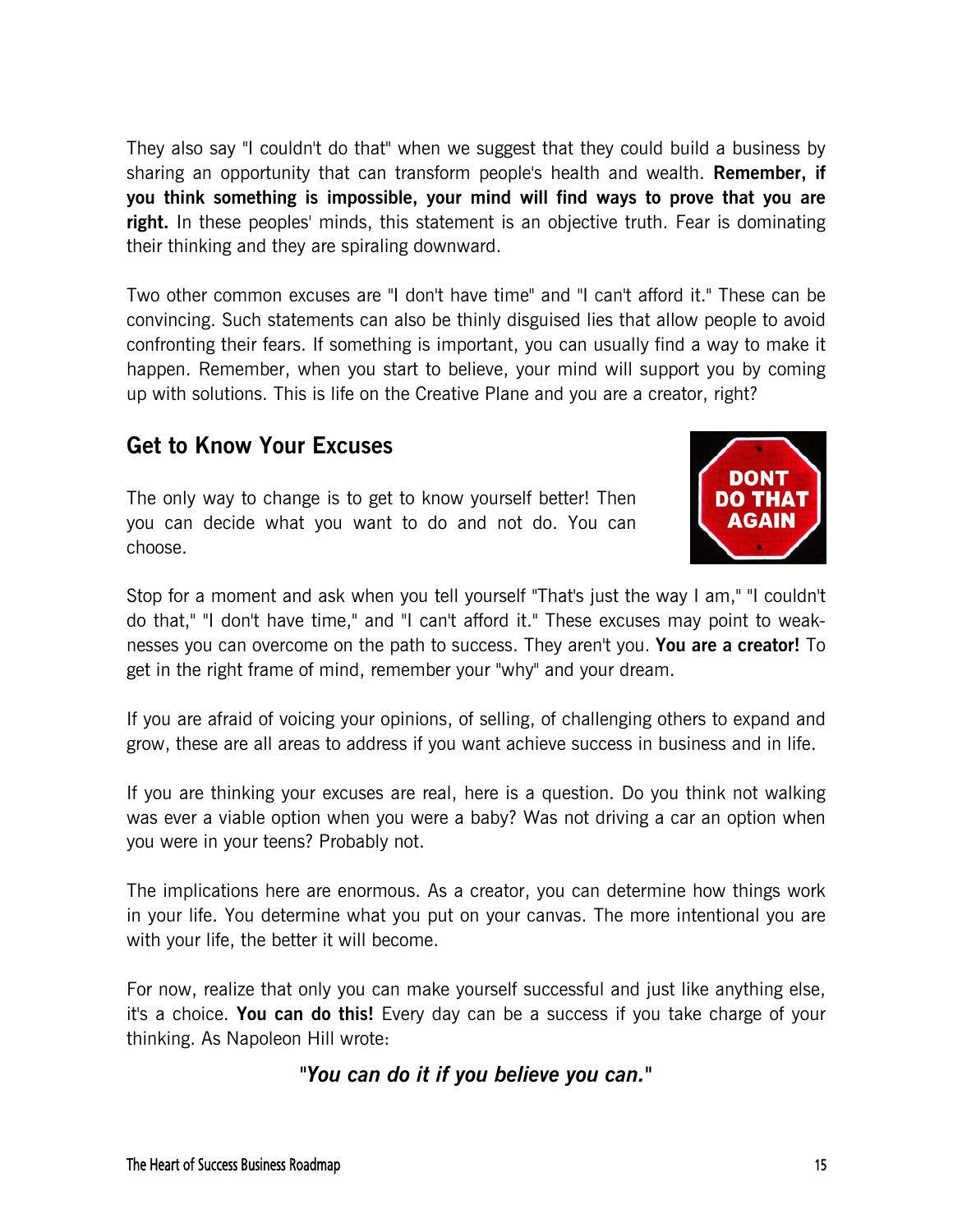## 6. Study Success Principles

Formal education will make you a living; self-education will make you a fortune.

- JIM ROHN

The quote above from Jim Rohn is a powerful reminder of the limitations of our educational system. It works fine for people who want to settle for an ordinary life, but it fails miserably for people who want to create extraordinary lives.

Lack of education needn't stop anyone with a burning desire for a better life. You can learn what you need to know, as you have in many other areas of your life. Earlier, we cited the example of how you learned to walk. You obviously mastered this skill, along with learning how to drive and many more.

Learning the secrets of success is similar and it raises another critical point. Do babies learn to walk from other babies or do they learn from people who are highly successful at walking? This question may sound silly, but here's the point. Napoleon Hill suggests that one of the best ways to overcome obstacles to success is to draw on what other highly successful people have done.

Your task on the road to success includes studying what highly successful people do and modeling after them. We make it a habit to study successful people and so should you. An entrepreneurial spirit is essential for creating a successful and prosperous life.

### Traits of Highly Successful People

A dream, a burning desire to achieve it, and good intentions are all essential, but they are not enough. This is, in fact, where a lot of people who put the Law of Attraction to work against themselves fail. They never learn how successful people excel.

**Embracing an entrepreneurial spirit is both positive and enlightening.** It has allowed us to further our personal, professional, and spiritual development in surprising ways, while providing opportunities to make a bigger difference.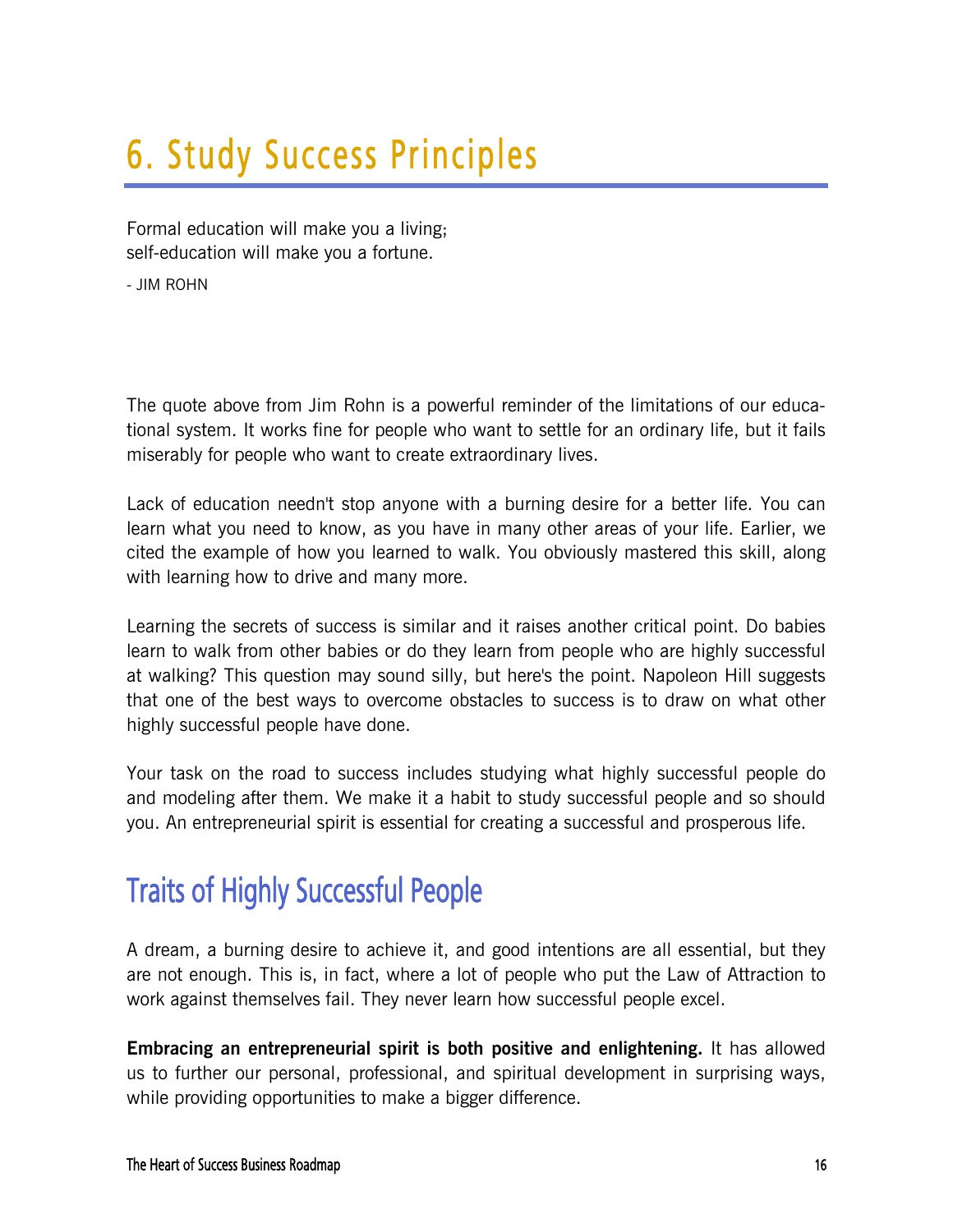The traits we've learned can make the difference between success and failure. This is where the rubber meets the road, doing what it takes and enjoying the journey. The following traits are some examples of the qualities found in successful people. Each one presents common obstacles and opportunities for growth.

- **1. Following in the Path of Successful People:** Successful people know that reinventing the wheel takes too much time, so they follow in the path of people who have gone where they want to go.
- **2. Confident and Decisive:** Knowing with certainty that you are going to succeed with a proven business model, you can move forward with confidence. Failure should not be an option.
- **3. Willing to Invest in Success:** This involves knowing that you are your best investment. In addition to providing strategic resources, investing in your success sends a message to your mind and to the Infinite that you are committed to your dreams.
- **4. Enthusiastic Self-Promoters:** Successful people know they have something valuable to offer and want the world to know about it. They are great communicators!
- **5. Persevering:** This involves staying on course for the long-haul, not looking solely for short-term results. Many of the people you may assume to be

**Strategy Alert!** 

**DON'T** do more of the same if you want to produce different results.

**DO** learn from people who have done what you want to do and do what they have done if you want their results.

instant successes actually spent considerable time behind the scenes.

**Ultimately, successful people consistently say that it's the journey that provides genuine fulfillment.** They enjoy the experience, overcoming challenges, and opening to unimagined possibilities (bigger dreams). You can do this, too! Look for opportunities to move forward, realizing that you are on a journey. Studying traits of highly successful people will help you to get on track and stay on track to create the life you desire.

The secrets of success you can learn from successful people become the catalyst for taking effective action, which is where the rubber meets the road! The actions you take or don't take are the ultimate indicators of your success.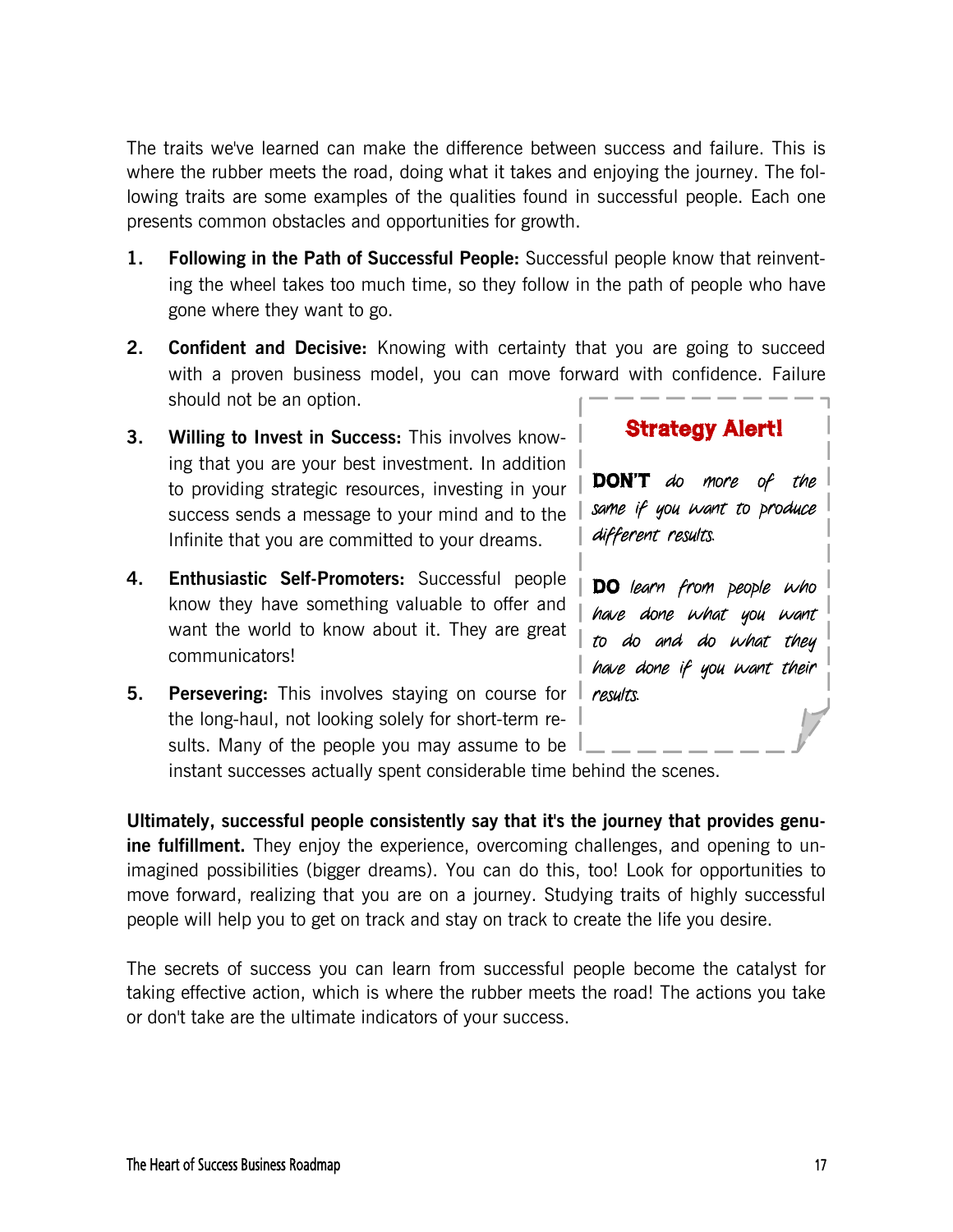## 7. Start to Take Action NOW

*Create a definite plan for carrying out your desire and begin at once, whether you are ready or not, to put this plan into action.* 

- NAPOLEON HILL

The focus in this chapter is on what Wallace Wattles calls "acting in a certain way." We have already outlined quite a few steps to "think in a certain way" before arriving at this important place where your dreams come into being. This doesn't mean action is not important. It does mean, as mentioned earlier, that actions taken out of fear and disbelief are doomed for failure.

To minimize the possibility of failure, you have learned how to take charge of your thinking and stay on track. It's a wonderful adventure. As Ralph Waldo Emerson said,

#### *"Don't be too timid and squeamish about your actions. All life is an experiment."*

Your job now is to create, enjoy the journey, and experiment freely… as well as strategically. This is when the magic happens! It's also another area that distinguishes the extraordinary minority. These people who exist on the Creative Plane are unafraid of what might happen, and their lives become exciting adventures.

Throughout this roadmap we've suggested steps to get you started on the road to extraordinary success**.** If you've been thinking that it sounds like a good idea and maybe you'll take these steps "some day," we invite you to think again.

#### **THE TIME IS ALWAYS NOW!**

**Strategy Alert!** 

**DON'T** put off living until some time in the elusive future.

**DO** Take steps now, matter how small. your reality know what you intend to create.

Even small steps can create big results over time. And any action you take sends a message to your reality that you are going somewhere, rather than standing still.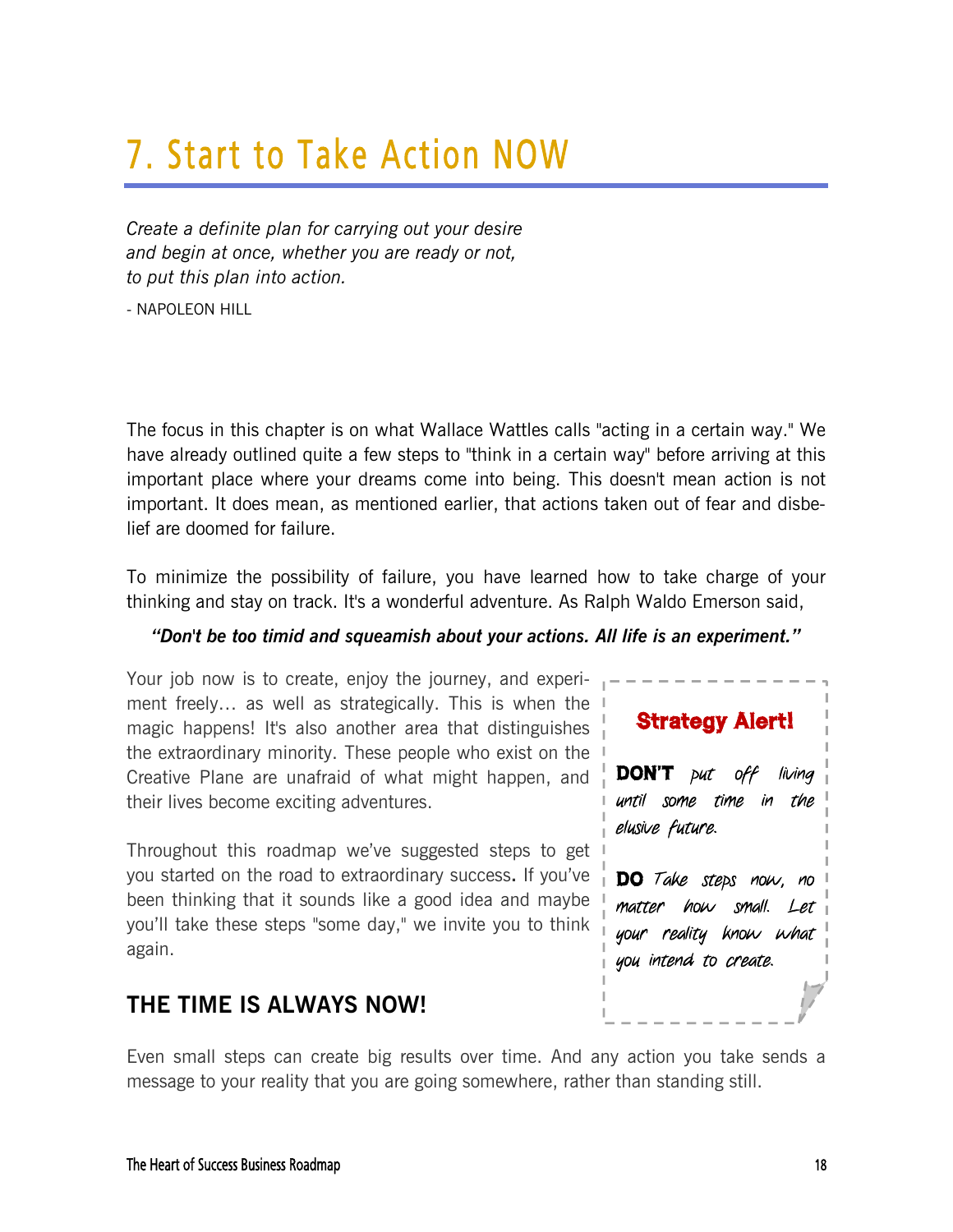## Play Full Out

Seminar leaders often ask their audiences to "play full out." They do this for a reason. It's not just hype. The truth is that you have to be in the game to win a prize!

You MUST enlist the full resources of your heart and soul to realize your dreams. Nothing is more rewarding. This is the reason why you are here. And only you can do it, so your full commitment is essential. Bargaining with the price of success severely limits your possibilities.

## Consider this. It could change your life!

To get on the right track, ask yourself this question and take a few minutes to really think about it, because these next few minutes could change your life.

#### *Between one and ten, with ten being the highest possible degree of commitment to your dreams, how committed are you to doing what it takes to transform your life?*

This question is crucial, because your coachability and commitment form the foundation upon which you will build the life of your dreams.

You know by now that you have to build a burning desire to accomplish your goals. If you are not very committed, ask yourself why. This will provide fuel for further exploration. If you want to join the extraordinary minority, you can't afford to skip ANY of the steps we have identified in this roadmap. The *Heart of Success Coaching System* also provides specific tools and techniques that lead you through each step on the journey.



**The future lies before you and the choice of which path to follow is yours.** Remember, you need to do something different if you want to be someone different and create different results. Commit to being a person with more of life's most fulfilling rewards, more abundance, more vibrant health, more excitement, and joy.

If you want the best possible life, you are not finished with this book until this purpose is achieved. The choice is yours. We leave you with this thought from Tony Robbins:

> *"I challenge you to make your life a masterpiece. I challenge you to join the ranks of those people who live what they teach, who walk their talk."*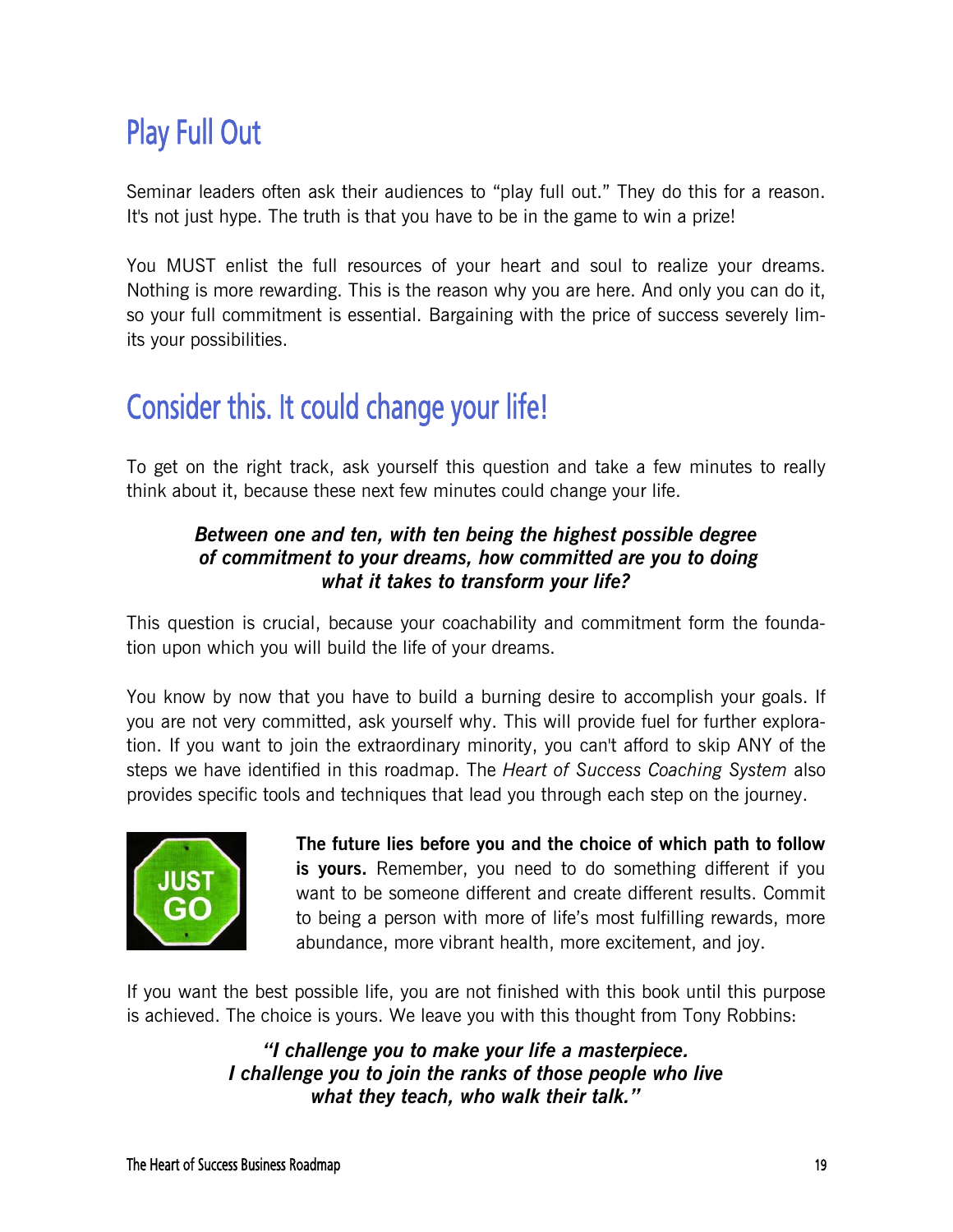## The Ultimate Paradigm Shift

*"Whether we realize it or not, each of us is on a quest, and life is a beautiful adventure of self-discovery."*

- PHILLIP AND JANE MOUNTROSE

If you enjoyed *The Heart of Success Business Roadmap*, you might also want to explore *The Ultimate Paradigm Shift*. This book presents the Heart of Success Roadmap as a tool for personal transformation. It is a variation on the roadmap you found here, along with valuable tools for shifting into a more joyful and fulfilling reality.

Many people want a better life, one that is deeper and more fulfilling. *The Ultimate Paradigm Shift: A Guidebook for Creating the Life You Were Born to Live* lays out a clear, verifiable path for becoming a creator of the life you most deeply desire.



From a holistic perspective, we're all here to grow, to live fully, to thrive, and enjoy life. This practical book takes readers on a journey from reacting to life to taking command of it, from seeing oneself as a victim to becoming a creator, from settling for an ordinary life to creating an extraordinary life.

Supported by ageless wisdom, the new sciences, real-life examples, and personal research, this shift reveals the way to create the best possible life. The seven-part road map provided here shows the way to go from setting your course to ultimately finding inspired action. It contains powerful tools for personal use and for use with clients.

*The Ultimate Paradigm Shift* provides tools for holistic practitioners and their clients. It explores the Transformational Triad and takes reader onto the leading-edge of personal and spiritual development.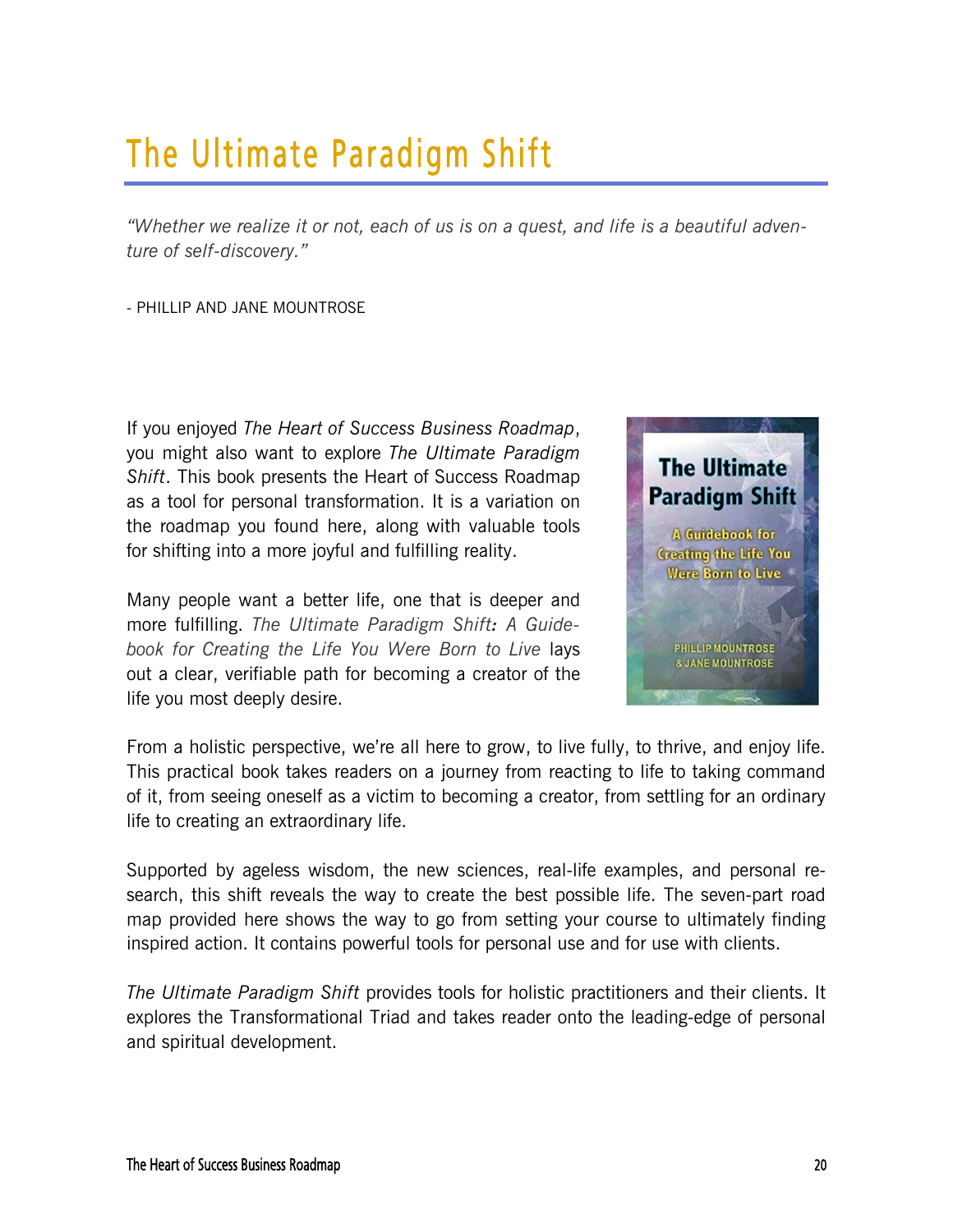#### *The Ultimate Paradigm Shift* **details how to …**

- Take control of your life
- Manifest dreams of a bright future
- Use your unique gifts and talents to make a difference
- Understand the creation process (from idea to reality)
- Turn learning into mastery
- Use targeted processes including EFT and SK (Spiritual Kinesiology) for selfdevelopment and as tools for manifesting your dreams
- Engage directly with soulful power and wisdom as your guide
- Enjoy life to the fullest and more

### Why is the Ultimate Paradigm Shift Important?

The Ultimate Paradigm Shift brings value and meaning to life. It carries the message that, "You matter and can make a difference." There are specific ways to create a wonderful destiny from the raw materials of one's inner strength and wisdom, combined with personal skills and talents.

"Bold," "leading-edge," "transformational," and "profoundly practical" are all ways to describe this unique guidebook. Within the pages, you'll find practical tools and strategies for enjoying life's journey and making a positive impact in the process. In effect, this guidebook saves time and energy crafting a highly productive and enjoyable life.

Here is a link to find this book at amazon.com:

**https://www.amazon.com/Ultimate-Paradigm-Shift-Guidebook-Creating-ebook/dp/B079WF2BB7/**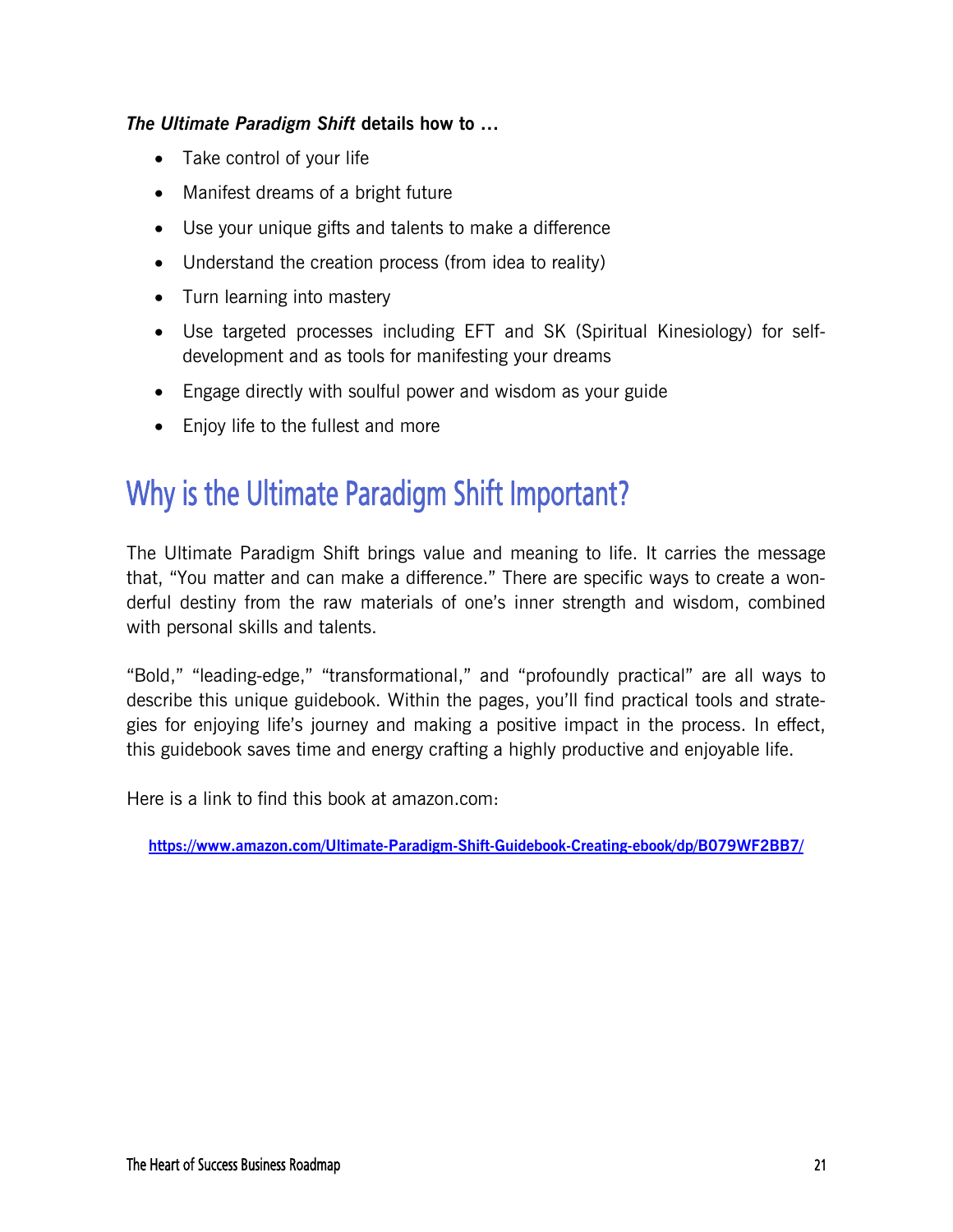*"Phillip and Jane Mountrose have been pioneers, innovators and integrators for many years, now having contributed a number of excellent books, videos and audios to this growing field of energy and spiritual healing and change. I have been privileged to read, watch or listen to many of these innovative products and I have been amazed at times at how prolific they have become. I have been both delighted to observe their own professional growth along the way and very appreciative of their willingness to be of service to both their clients and their colleagues."* 

> PHILIP H. FRIEDMAN, PhD Author of *The Forgiveness Solution*

**Phillip and Jane Mountrose** have been active both as students and teachers in the areas of success coaching and holistic healing for around 30 years now.

During this time, they have explored a variety of approaches for creating phenomenal success. Their passion in life and greatest joy revolve around helping people to overcome personal challenges, discover their life purpose, and realize their dreams.



The Mountroses have studied and developed self-help, personal growth, and spiritual growth techniques for nearly thirty years. They are authors, holistic teachers, Holistic Hypnotherapists, success coaches and counselors, and Reiki Masters. They are the founders and directors of the Heart of Success Academy and Awakenings Institute, where they practice as Ministers of Holistic Healing.

Since 1992, the Mountroses have taught courses in coaching and holistic healing in California. In 1998, they added EFT (the Emotional Freedom Techniques), which supercharged their results. Recently, they converted their training into an extensive Coaching and Healing Certification Telecourse, featuring EFT, success coaching, and holistic healing. They now teach students around the globe how to develop skills and market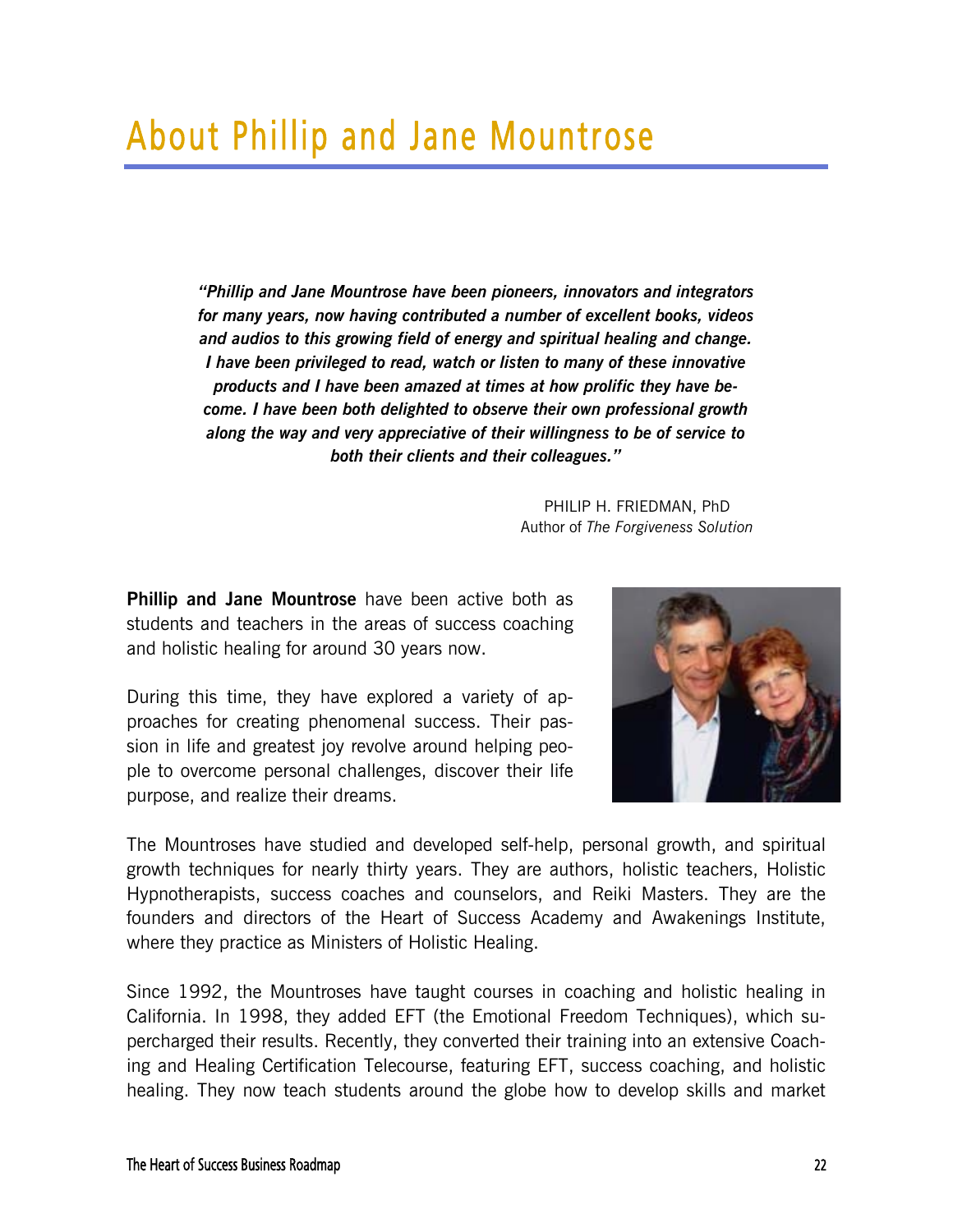their practices. They have also written a dozen books and manuals that are sold worldwide.

**Over the years, Phillip and Jane have learned a lot about success and the importance of becoming conscious creators.** They admittedly made plenty of mistakes along the way and now know a lot of things to avoid. They have also learned how to optimize success both locally and worldwide with an internet-based professional practice. Their primary focus now is on teaching success-oriented people how to live fully, uncover their greatness, and have an impact on the world.

## **Publications**

Over the years, the Mountroses have written more than a dozen books and manuals that are sold worldwide. These include some popular books on EFT, Spiritual Kinesiology, love and happiness, and more.

More books by Phillip and Jane Mountrose include the following:

- *Getting Thru to Your Emotions with EFT*
- *Getting Thru to Your Soul (which includes Spiritual Kinesiology)*
- *The Heart and Soul of EFT*
- *The Holistic Approach to Living Healthier Longer*
- *Spiritual Kinesiology Magic in Minutes*
- *Tap into the Power of Love and Happiness with EFT*
- *Holistic Life Coach "Get Started" Manual*
- *Holistic EFT "Get Started" Manual*
- *Awaken to Your True Purpose*
- *Intuitive Techniques for Getting Thru to Your Soul*

## Personal Consultations

If you want individual assistance, Phillip and Jane Mountrose are available for personal consultations by phone and by online video conference.

These personal consultations focus on helping clients to shift their set points in relation to their potential for success, life purpose, prosperity, happiness, health, and more. The Mountroses recognize from personal experience that some blocks to success are harder to shift than others and everyone needs help at one time or another.